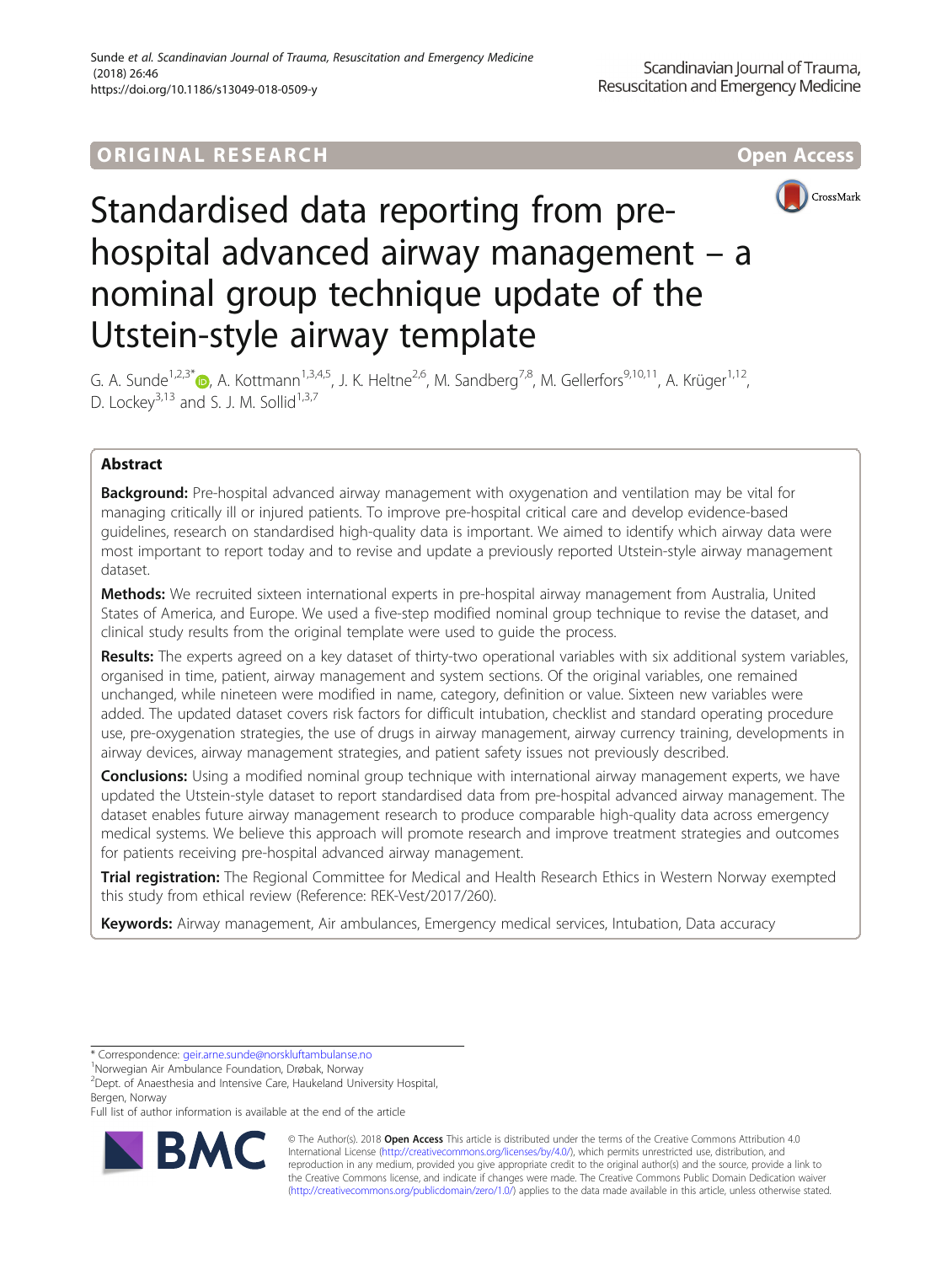## Background

Pre-hospital advanced airway management (PHAAM) with the control of oxygenation and ventilation is vital in the management of critically ill or injured patients in the field and may contribute to better outcomes  $[1-3]$  $[1-3]$  $[1-3]$  $[1-3]$ . Results from research on PHAAM are challenged by heterogeneity in provider competence, airway techniques, and the quality of data collected in many airway studies [[4\]](#page-13-0). To improve pre-hospital critical care and to develop evidence-based guidelines, research based on standardised high-quality data is important [[5](#page-13-0), [6](#page-13-0)]. Using a common and uniform set of data definitions may be the first step in such a process [[7\]](#page-13-0).

In pre-hospital critical care research, there has been an acceptance and tradition for using structured consensus methods to evaluate interventions, to develop guidelines, and for educational and research purposes [[8,](#page-13-0) [9\]](#page-13-0). Templates for documenting and reporting of standardised data have been developed by similar methodology for out-of-hospital cardiac arrest, paediatric advanced life support, in-hospital cardiac arrest resuscitation, major incidents and disaster management, laboratory cardiopulmonary research, major trauma, emergency medical dispatch, physician staffed emergency medical services and drownings [[10](#page-13-0)–[19](#page-13-0)]. Developments in airway management devices, airway management strategies and training, along with patient safety issues; require that such templates are updated on a regular basis like clinical guidelines and recommendations [[20\]](#page-13-0).

An Utstein-style airway template was published in 2009 by an international airway expert group [\[21](#page-13-0)]. The feasibility of collecting standardised airway data across different patient populations and international emergency medical services (EMS) have been described [\[22](#page-13-0)]. The aim of this study was to update and revise the Utstein-style template for the reporting of PHAAM data, using a nominal group technique (mNGT) with international experts to identify which data variables would be most important to document today.

## Methods

## Study design

The revision of the Utstein-style airway template was performed using a modified nominal group technique (mNGT) consensus process, which has previously proven useful in the development of templates and guidelines for pre-hospital critical care [[9,](#page-13-0) [14](#page-13-0)].

### Pre-hospital advanced airway management

In the original template, advanced airway management was defined as the attempted insertion of an advanced airway adjunct or the administration of ventilatory assistance, in this context being "any airway management beyond manual opening of the airway and the use of simple adjuncts, such as an oropharyngeal airway". This type of management includes the use of a supraglottic airway device (SAD), tracheal intubation (TI), or emergency front of neck access (eFONA).

#### Data variable

A data variable should be clearly defined to avoid misinterpretation. Data points should be simple to register and possible to integrate into existing registries [\[21](#page-13-0)]. This requires a data variable dictionary containing information on data number, name, type of data, categories or values and definition of data variable [\[14](#page-13-0)].

#### Group of experts

The recruited experts were clinicians with leadership experience from pre-hospital critical care, had made substantial contributions to airway management research or airway management guidelines, or were considered experts in the field of PHAAM. They were recruited from networks such as European Pre-hospital Research Alliance (EUPHOREA) and the European Airway Management Society (EAMS). The experts were invited by individual email and were not aware of the composition of the group until the final consensus meeting.

### The modified nominal group process

The mNGT is a systematic qualitative method involving questionnaires in repeated rounds with a final meeting aimed at consensus [[9\]](#page-13-0). Our mNGT included three email rounds with questionnaires and answers (QA), and a one-day consensus meeting for plenary discussions. A fourth email round was included after the meeting for minor adjustments or comments. The results from each round were used to guide the development of the questionnaires for the following round. A third party distributed and managed the responses from the experts in individual emails and anonymised the answers. The mNGT was run from February to August 2017. The final dataset was forwarded to the experts for approval.

## First email round

An Excel spreadsheet (Microsoft Corporation, Redmond, WA, USA) with the original template variables was sent to the experts (Additional file [1](#page-12-0): Table S1). The experts were instructed to rate each variable on a 5-point Likert scale (from  $1 =$  "totally disagree" to  $5 =$  "totally agree") according to how important the variable was considered to be for PHAAM and to indicate whether the original variable should be changed. The experts were then requested to suggest between three and five new variables. Additional free-text comments were allowed. These comments were not distributed to the other experts but were used to revise the variables.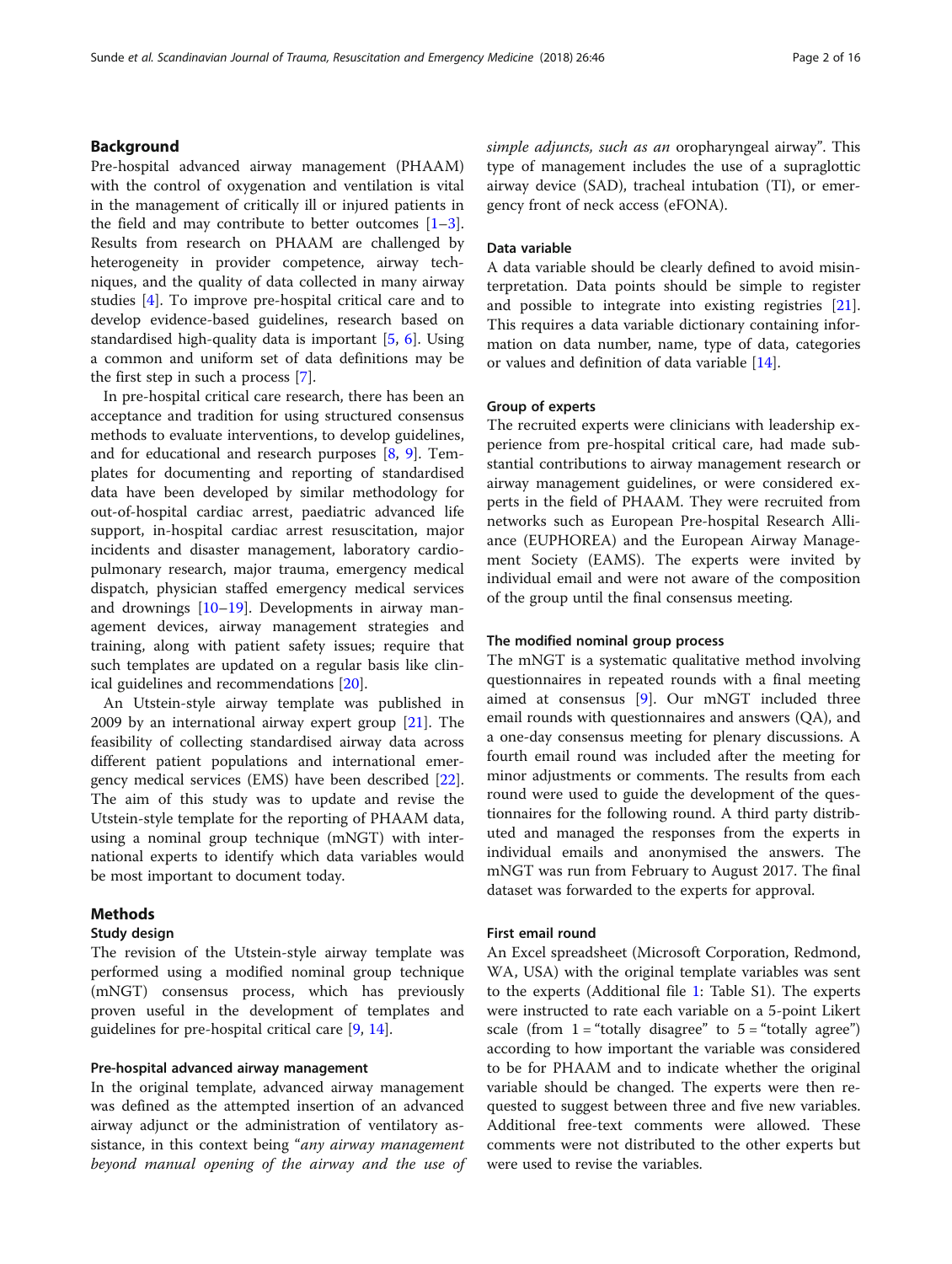## Second email round

The revised variables were organised in the original template sections, with the suggested new variables in the "optional variables section" (Additional file [2:](#page-12-0) Table S2). The experts were instructed to rank the most important variables within each section. Where relevant and for the ranked variables only, the experts indicated whether changes were warranted. Additional free-text comments were also possible in this round.

## Third email round

The instructions for ranking and suggestions were similar to those of the previous round, with the revised variables now grouped in core-system, core-patient, core-postintervention, or fixed-system sections (Additional file [3](#page-12-0): Table S3).

#### The consensus meeting

The aim of the consensus meeting was to finalise the variable set and discuss items that had not been cleared during the first three rounds. The main results after the email rounds were presented, and the expert comments from the preceding rounds were used to guide the discussions. The experts agreed by consensus on the changes to the template structure or variables.

#### Ranking

We measured expert commitment towards each variable as the number of times the individual variable was nominated by the experts. Within each section, the variables rated as "most important" received the highest score, and those rated as "least important" received the lowest score. If two variables scored equally, the variable with the highest number of individual nominations, compared to those with highest rating, was ranked higher.

#### Results

## Experts

Twenty-one experts were invited to join the mNGTprocess, of whom sixteen participated in all email rounds. The experts were recruited from Australia, United States of America, and Europe. The level and type of airway experience, along with country of origin of the expert group, is described in Additional file [4](#page-12-0). Of the experts who participated, eight attended the final consensus meeting, along with five members of the project steering group.

#### Definition of PHAAM

The expert group decided to keep the definition of advanced airway management unchanged from the original template, as "the attempted insertion of an advanced airway adjunct or administration of ventilatory assistance".

## First email round

The experts made 127 unique suggestions for changes in variable names, categories or values in 28 (44%) of the original variables. After merging similar suggestions and variables, 15 variable names and 22 categories were revised. Fifteen new variables were added to the dataset before the second email round (Additional file [2](#page-12-0): Table S2). This process is detailed in the flowchart (Fig. [1\)](#page-3-0).

## Second email round

The experts indicated that change was warranted for 24 (18%) variables and suggested 43 unique changes. Twenty-nine additional comments to improve the variables were submitted. After ranking and merging similar suggestions, 27 variables were cut, leaving 51 variables to be included in email round three. Following the experts' suggestions, the optional section was removed, and its variables were distributed in the remaining sections (Additional file [3](#page-12-0): Table S3).

## Third email round

In this round, the experts indicated a need for change in the variable name, category or definition for 23 (45%) variables, and provided ten additional comments to improve the variables. The remaining variables were revised and formed the starting point for the discussions in the consensus meeting (Additional file [5](#page-12-0): Table S4).

## The consensus meeting

The experts discussed the remaining 41 variables and 10 "runner-up" variables. The experts agreed on a dataset including 32 operational variables with an additional six system variables that were identical across all missions, compared to 63 variables in the original template (Tables [1,](#page-3-0) [2](#page-4-0), [3,](#page-6-0) [4](#page-9-0)). Of the original variables, only one variable (age) remained unchanged. Nineteen original variables were modified in terms of the variable name, category, definition or value, and the experts added 16 new variables to the revised dataset. The experts agreed on a new template structure with time, patient, airway management and system sections. The recording of PHAAM data was to cover the interval from the patient encounter on scene to when post-intervention ventilation was established, and survival to hospital (short-term survival).

## **Discussion**

## Main results

Using a modified nominal group process with international airway experts, supported by clinical study results with the original template described in the recent AIRPORT studies, we have revised the template for the reporting of standardised data from PHAAM [[22,](#page-13-0) [23](#page-13-0)]. The updated dataset includes new data points that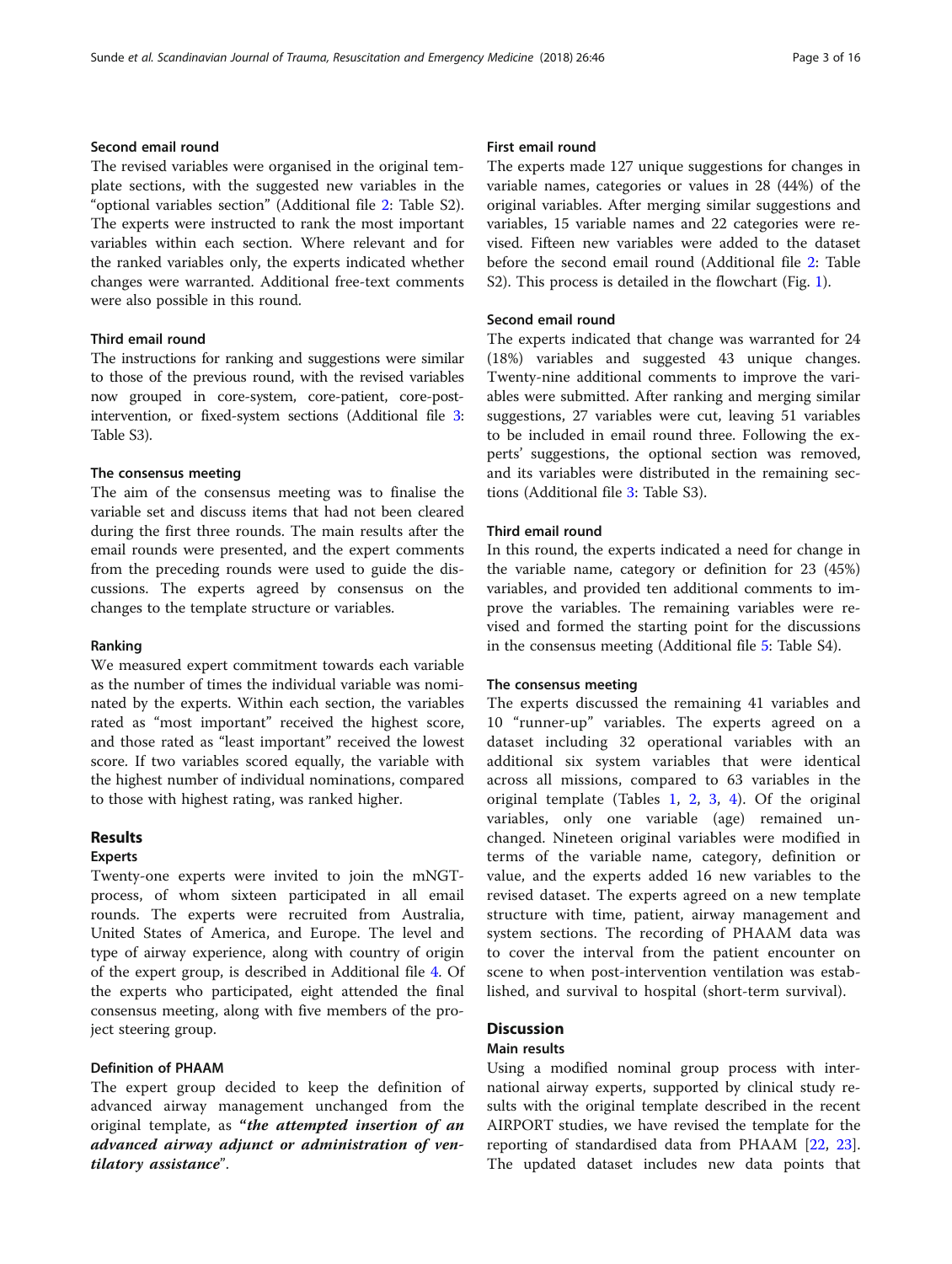<span id="page-3-0"></span>

Table 1 Final time variables

| FINAL TIME VARIABLES (data provided by provider performing the intervention) |                       |                 |                                       |                                                                                                                                                                   |
|------------------------------------------------------------------------------|-----------------------|-----------------|---------------------------------------|-------------------------------------------------------------------------------------------------------------------------------------------------------------------|
| Number                                                                       | Data<br>variable name | Type of<br>data | Data variable<br>categories or values | Definition of<br>data variable                                                                                                                                    |
|                                                                              | Response<br>time      | Continuous      | <b>Minutes</b>                        | Time from the Emergency Medical Dispatch (EMD) initiated<br>transmission of message to the EMS unit, until the time of<br>arrival of the EMS unit at the patient. |
| $\mathcal{P}$                                                                | On-scene<br>time      | Continuous      | <b>Minutes</b>                        | Time from EMS unit arrival at the patient until time of patient<br>leaving scene (or time of death if dead on scene).                                             |
| 3                                                                            | Transport<br>time     | Continuous      | <b>Minutes</b>                        | Time from patient departure from scene until patient arrival<br>at hospital.                                                                                      |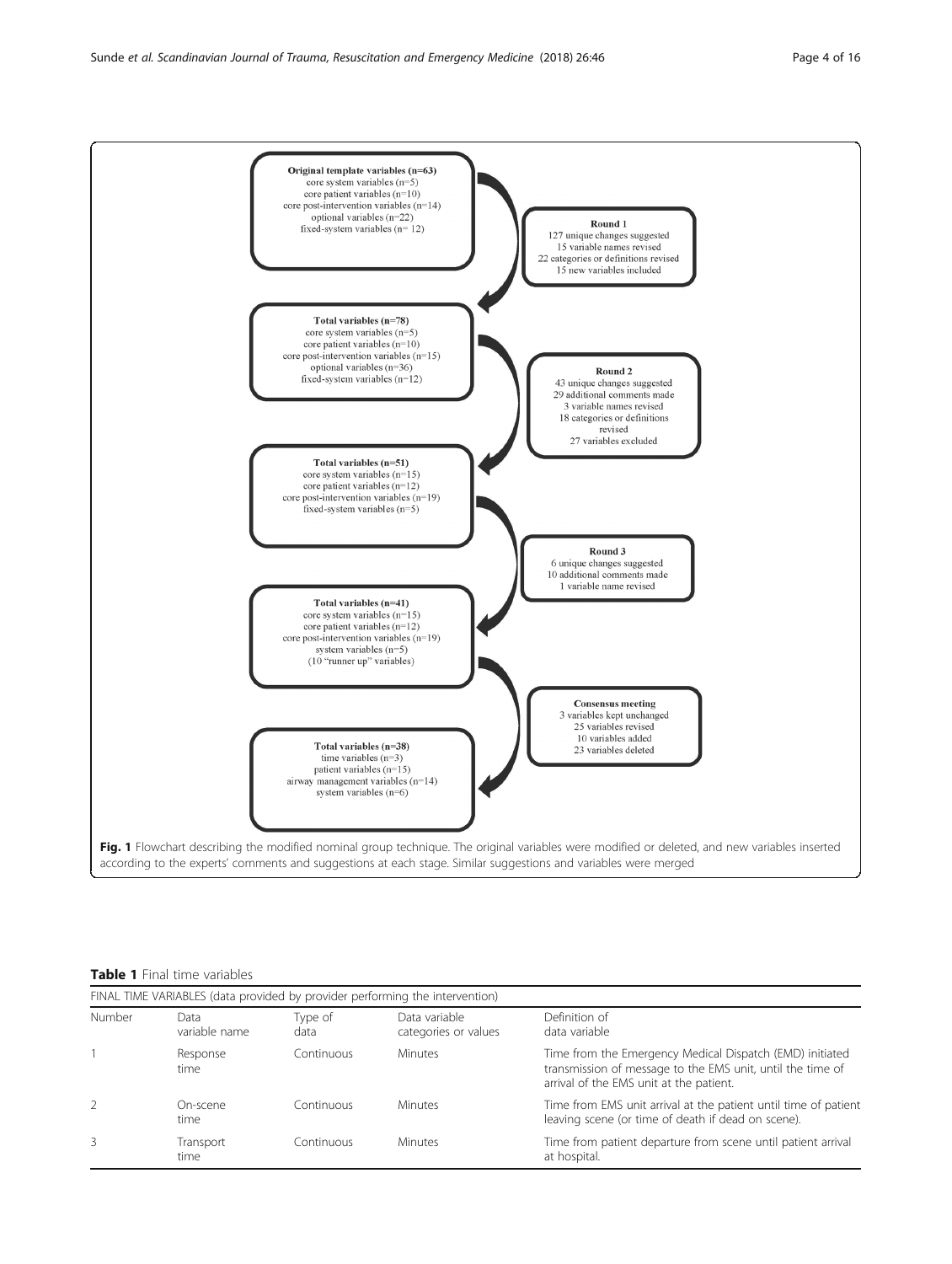## <span id="page-4-0"></span>Table 2 Final patient variables

|   | FINAL PATIENT VARIABLES (data provided by provider performing the intervention) |                 |                                                                                                                                                                                                                                                                                                                                                                                                                                                                                                                                                                                                                                                                                                               |                                                                                                                                                                                                                                                                                            |  |
|---|---------------------------------------------------------------------------------|-----------------|---------------------------------------------------------------------------------------------------------------------------------------------------------------------------------------------------------------------------------------------------------------------------------------------------------------------------------------------------------------------------------------------------------------------------------------------------------------------------------------------------------------------------------------------------------------------------------------------------------------------------------------------------------------------------------------------------------------|--------------------------------------------------------------------------------------------------------------------------------------------------------------------------------------------------------------------------------------------------------------------------------------------|--|
|   | Number Data variable<br>name                                                    | Type of<br>data | Data variable categories<br>or values<br>Choose only one<br>option unless<br>otherwise stated.                                                                                                                                                                                                                                                                                                                                                                                                                                                                                                                                                                                                                | Definition of data variable                                                                                                                                                                                                                                                                |  |
| 4 | Age                                                                             | Continuous      | YY                                                                                                                                                                                                                                                                                                                                                                                                                                                                                                                                                                                                                                                                                                            | Years rounded down.<br>Ages under 1 year are reported<br>in decimals (e.g. 6 months $= 0.5$ year)                                                                                                                                                                                          |  |
| 5 | Gender                                                                          | Nominal         | $1 =$ Female<br>$2 = Male$<br>$3 =$ Other / Unknown                                                                                                                                                                                                                                                                                                                                                                                                                                                                                                                                                                                                                                                           | Patient gender                                                                                                                                                                                                                                                                             |  |
| 6 | Patient<br>category                                                             | Nominal         | $1 = Trauma - Blunt$<br>$2 =$ Trauma – Penetrating<br>3 = Trauma - Head injury<br>(including TBI)<br>$4 =$ Trauma - Other<br>(including burns, strangulation, drowning, or asphyxiation)<br>5 = Medical - Cardiac arrest<br>6 = Medical - Respiratory distress or breathing difficulties<br>7 = Medical - Intoxication<br>$8 =$ Medical - Infection (including sepsis)<br>9 = Medical - Other (e.g. endocrinology<br>or other medical emergencies)<br>10 = Neurology - Stroke (including cerebral<br>haemorrhage or infarction)<br>11 = Neurology - Other (excluding stroke)<br>12 = Psychiatry (e.g. agitation/psychosis)<br>$13 =$ Obstetrics<br>14 = Other emergencies, describe: ______<br>$15 =$ Unknown | Dominating reason for<br>emergency treatment<br>TBI = Traumatic Brain Injury                                                                                                                                                                                                               |  |
| 7 | Indication for<br>airway<br>intervention                                        | Nominal         | $1 =$ Decreased level of consciousness<br>2 = Hypoxemia<br>$3$ = Ineffective ventilation<br>$4$ = Existing airway obstruction<br>$5 =$ Impending airway obstruction<br>$6 =$ Combative or uncooperative<br>7 = Humanitarian (e.g. relief of pain or distress)<br>8 = Cardiac arrest<br>9 = Pre-existing airway device (e.g. SAD)<br>not working adequately<br>$10 =$ Other, describe:                                                                                                                                                                                                                                                                                                                         | Indications for airway<br>intervention.<br>Select all that apply.                                                                                                                                                                                                                          |  |
| 8 | Patient risk<br>factors for<br>difficult<br>intubation                          | Nominal         | $1 = No$ risk factors for difficult intubation<br>$2$ = Prior difficult intubation<br>$3 =$ Reduced neck mobility,<br>neck-immobilization device or<br>manual in-line stabilisation (MILS)<br>4 = Severe obesity or thick/short neck<br>5 = Limited mouth opening or<br>inter incisor distance $<$ 4 cm<br>$6 =$ Short Thyroid-Mental-Distance (< 6.5 cm)<br>7 = Significant maxillofacial or upper airway trauma<br>8 = Blood, vomit, mucus or hypersalivation in airways<br>9 = Pre-existing airway device (e.g. SAD)<br>not working adequately<br>$10 =$ Other, describe: $\frac{1}{2}$<br>$11$ = Risk factors not assessed.                                                                               | Airway assessment<br>before or during intervention<br>showing patient risk factors<br>for difficult intubation, e.g. poor<br>visualisation, foreign<br>body, blood or saliva.<br>$SAD = Supraglottic$<br>airway device<br>Select all that apply.                                           |  |
| 9 | Aggravating conditions for Nominal<br>airway management                         |                 | $1 =$ Patient entrapped<br>during airway management<br>$2 = Not 360$ -degree access<br>to patient during airway management<br>$3 =$ Suboptimal provider positioning<br>$4 =$ Bright light/sunlight<br>$5 =$ Darkness<br>$6$ = Hostile environment<br>7 = In moving helicopter/ambulance                                                                                                                                                                                                                                                                                                                                                                                                                       | Patient entrapped means<br>physically restrained in<br>wreckage, etc.<br>Not 360-degree access means<br>restricted access for providers<br>to all parts of patient, e.g. cannot<br>move freely around patient or<br>patient cannot be positioned on<br>half-high stretcher for intubation. |  |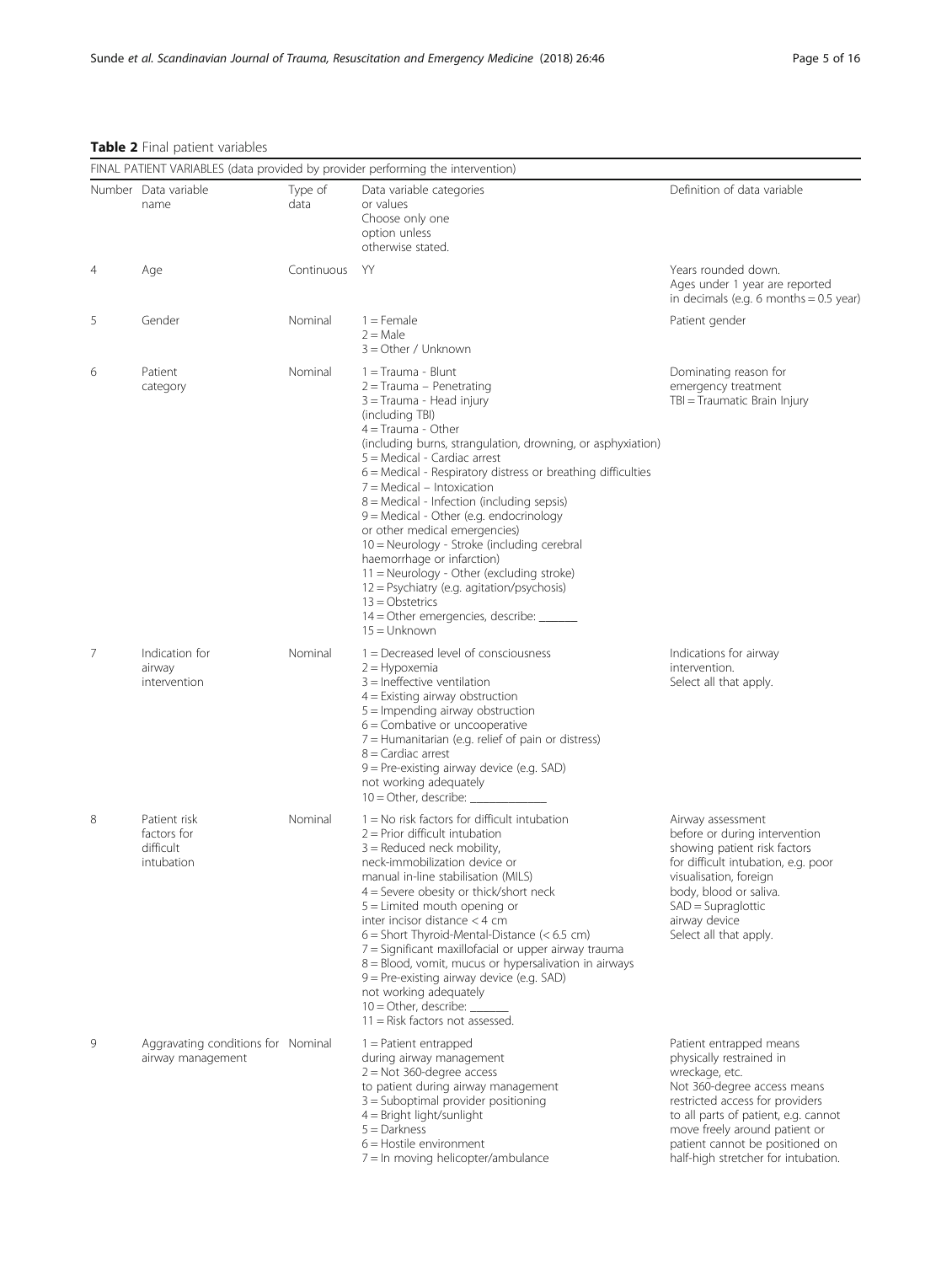## Table 2 Final patient variables (Continued)

|    | FINAL PATIENT VARIABLES (data provided by provider performing the intervention) |                              |                                                                                                                 |                                                                                                                                                                                                                                                                                                                                                                              |  |
|----|---------------------------------------------------------------------------------|------------------------------|-----------------------------------------------------------------------------------------------------------------|------------------------------------------------------------------------------------------------------------------------------------------------------------------------------------------------------------------------------------------------------------------------------------------------------------------------------------------------------------------------------|--|
|    |                                                                                 |                              | $8 = \ln$ stationary<br>helicopter/ambulance<br>$9 =$ Other, describe:                                          | Suboptimal provider<br>positioning means suboptimal<br>intubating positioning, e.g. patient<br>flat on ground during CPR with<br>provider kneeling low or lying.<br>Hostile environment means<br>environment containing physical,<br>chemical, biological, radioactive or<br>other threats to provider safety<br>(e.g. "active shooter" scenario).<br>Select all that apply. |  |
| 10 | Respiratory rate, initial                                                       | Continuous<br>and<br>Nominal | $1 =$ Number, describe<br>$2 = NA$ : Did not measure<br>$3 = NA$ : Could not measure                            | Initial value (Baseline)<br>recorded on scene.<br>NA = Not available                                                                                                                                                                                                                                                                                                         |  |
| 11 | Blood pressure, initial                                                         | Continuous<br>and<br>Nominal | $1 =$ Number, describe<br>(Syst-BP/Dias-BP (MAP))<br>$2 = NA$ : Did not measure<br>$3 = NA$ : Could not measure | Initial value (Baseline)<br>recorded on scene.<br>$NA = Not available$                                                                                                                                                                                                                                                                                                       |  |
| 12 | $SpO2$ , initial                                                                | Continuous<br>and<br>Nominal | $1 =$ Number, describe<br>$2 = NA$ : Did not measure<br>$3 = NA$ : Could not measure                            | Initial value (Baseline)<br>recorded on scene.<br>$NA = Not available$                                                                                                                                                                                                                                                                                                       |  |
| 13 | Blood pressure,<br>lowest prior to<br>airway management                         | Continuous<br>and<br>Nominal | $1 =$ Number, describe<br>(Syst-BP/Dias-BP (MAP))<br>$2 = NA$ : Did not measure<br>$3 = NA$ : Could not measure | Lowest value prior to<br>airway management<br>recorded on scene.<br>$NA = Not available$                                                                                                                                                                                                                                                                                     |  |
| 14 | $SpO2$ , lowest prior to<br>airway management                                   | Continuous<br>and<br>Nominal | $1 =$ Number, describe<br>$2 = NA$ : Did not measure<br>$3 = NA$ : Could not measure                            | Lowest value prior to<br>airway management<br>recorded on scene.<br>$NA = Not available$                                                                                                                                                                                                                                                                                     |  |
| 15 | Blood pressure,<br>lowest during<br>airway management                           | Continuous<br>and<br>Nominal | $1 =$ Number, describe<br>(Syst-BP/Dias-BP (MAP))<br>$2 = NA$ : Did not measure<br>$3 = NA$ : Could not measure | Lowest value during<br>airway management<br>recorded on scene.<br>NA = Not available                                                                                                                                                                                                                                                                                         |  |
| 16 | $SpO2$ , lowest during<br>airway management                                     | Continuous<br>and<br>Nominal | $1 =$ Number, describe<br>$2 = NA$ : Did not measure<br>$3 = NA$ : Could not measure                            | Lowest value during<br>airway management<br>recorded on scene.<br>$NA = Not available$                                                                                                                                                                                                                                                                                       |  |
| 17 | Glasgow Coma Score<br>(GCS), initial                                            | Continuous<br>and<br>Nominal | $1 = Sum$ GCS<br>(Motor + Verbal + Eyes)<br>$2 = NA$                                                            | Initial value (Baseline)<br>recorded on scene.<br>$NA = Not available$                                                                                                                                                                                                                                                                                                       |  |
| 18 | Glasgow Coma Score<br>(GCS), lowest prior to<br>airway management               | Continuous<br>and<br>Nominal | $1 = Sum GCS (Motor + Verbal + Eyes)$<br>$2 = NA$                                                               | Lowest value prior to<br>airway management<br>recorded on scene.<br>$NA = Not available$                                                                                                                                                                                                                                                                                     |  |

reflect risk factors for difficult PHAAM, the use of checklists and standard operating procedures (SOPs), strategies for pre-oxygenation, the use of drugs in PHAAM, airway currency training, developments in airway devices, airway management strategies, and patient safety issues not previously described in the Utstein-style airway template.

## Time variables

Three time intervals are important for describing a prehospital response adequately: the response time, onscene time, and patient transport time to the hospital. In comparing EMS or dispatch services across patient

populations and services, these intervals are valuable for describing the EMS response, which is also closely linked to the efficiency of the dispatch process [\[24\]](#page-13-0).

## Patient variables

Patient age and sex should be included in any study population demographics [\[5\]](#page-13-0). We have previously shown a non-linear association between patient age and the first-attempt TI failure rates and that a significant age difference exists between trauma and non-trauma patients intubated by physician-staffed helicopter emergency medical services (HEMS), indicating that it is important to include age in a PHAAM dataset [\[22](#page-13-0)]. A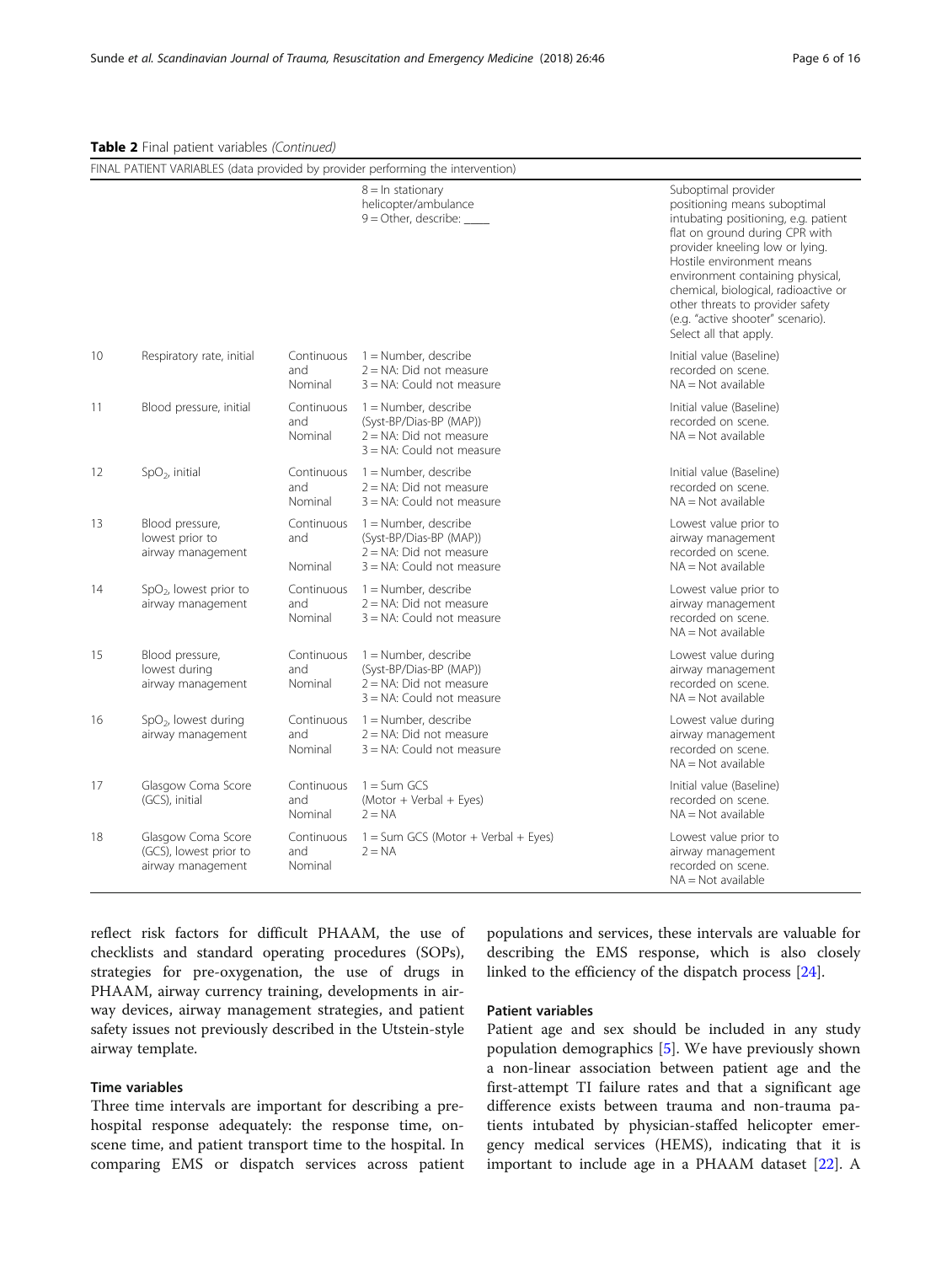## <span id="page-6-0"></span>Table 3 Final airway management variables

|        |                                                             |                 | FINAL AIRWAY MANAGEMENT VARIABLES (data provided by provider performing the intervention)                                                                                                                                                                                                                                                                                                                                                                                                                                                                                                                                                                                                                                                                                                  |                                                                                                                                                                                                                                                                                                                                                                                                                                                                                                                                                                                                                                                                                                                                                                          |
|--------|-------------------------------------------------------------|-----------------|--------------------------------------------------------------------------------------------------------------------------------------------------------------------------------------------------------------------------------------------------------------------------------------------------------------------------------------------------------------------------------------------------------------------------------------------------------------------------------------------------------------------------------------------------------------------------------------------------------------------------------------------------------------------------------------------------------------------------------------------------------------------------------------------|--------------------------------------------------------------------------------------------------------------------------------------------------------------------------------------------------------------------------------------------------------------------------------------------------------------------------------------------------------------------------------------------------------------------------------------------------------------------------------------------------------------------------------------------------------------------------------------------------------------------------------------------------------------------------------------------------------------------------------------------------------------------------|
| Number | Data variable<br>name                                       | Type of<br>data | Data variable<br>categories or values<br>Choose only one<br>option unless otherwise stated.                                                                                                                                                                                                                                                                                                                                                                                                                                                                                                                                                                                                                                                                                                | Definition of<br>data variable                                                                                                                                                                                                                                                                                                                                                                                                                                                                                                                                                                                                                                                                                                                                           |
| 19     | Use of checklist<br>for airway<br>management                | Ordinal         | $1 = W$ ritten<br>checklist available<br>and used on scene<br>$2$ = Written checklist<br>available, but not used<br>$3 = No$ checklist available                                                                                                                                                                                                                                                                                                                                                                                                                                                                                                                                                                                                                                           | Written checklist<br>for airway management<br>including rapid sequence<br>induction (RSI) available in<br>service and used on-scene<br>(challenge and response system).                                                                                                                                                                                                                                                                                                                                                                                                                                                                                                                                                                                                  |
| 20     | Oxygenation<br>strategy for<br>airway management            | Ordinal         | $1 = Preoxygenation with$<br>non rebreathable face<br>mask before airway attempt<br>$2 = Preoxygenation with$<br>Bag-valve-mask (BVM)<br>before airway attempt<br>$3 =$ Apnoeic oxygenation<br>during airway attempt<br>$4 = No$ preoxygenation                                                                                                                                                                                                                                                                                                                                                                                                                                                                                                                                            | Oxygenation strategies<br>used before or during<br>advanced airway management.<br>Select all that apply.                                                                                                                                                                                                                                                                                                                                                                                                                                                                                                                                                                                                                                                                 |
| 21     | Sequence<br>of providers<br>performing<br>airway management | Nominal         | □□ Emergency Medical<br>Technician<br>$\Box$ Paramedic<br>□□ Nurse (non-anaesthesia)<br>□□ Nurse (anaesthesia)<br>□□ Physician (General practitioner<br>or other non-EP/ICU/<br>Anaesthesiologist)<br>$\Box$ Physician (Emergency<br>Physician - EP)<br>□□ Physician (Intensivist - ICU)<br>□□ Physician (Anaesthesiologist)<br>□□ Unknown                                                                                                                                                                                                                                                                                                                                                                                                                                                 | Specify level of EMS<br>provider in sequence,<br>who performed each<br>airway management<br>attempt, numbered in<br>order of attempt.<br>Select all that apply.<br>Specify number of<br>attempt alongside<br>corresponding provider<br>with "1" and if more<br>attempts "2", "3", "4".<br>E.g.: If paramedic fails<br>first attempt, then<br>physician has two<br>attempts, this is recorded as:<br>"1" Paramedic.<br>"2-3" Physician.<br>Select all that apply.                                                                                                                                                                                                                                                                                                         |
| 22     | Sequence of airway<br>devices used for<br>airway management | Nominal         | □□ Bag-valve-mask ventilation (BVM)<br>□□ Supraglottic airway device with<br>suction<br>□□ Supraglottic airway device<br>without suction<br>DI Direct laryngoscopy with<br>endotracheal tube<br>DI Direct laryngoscopy with<br>endotracheal tube and stylet<br>□□ Direct laryngoscopy with<br>bougie and endotracheal tube<br>□□ Video laryngoscopy<br>(Macintosh or Miller like blade)<br>with endotracheal tube<br>□□ Video laryngoscopy<br>(Macintosh or Miller like blade)<br>with endotracheal tube and stylet<br>□□ Video laryngoscopy<br>(Macintosh or Miller like blade)<br>with bougie and endotracheal tube<br>□□ Video laryngoscopy<br>(hyperangulated blade)<br>with endotracheal tube<br>□□ Video laryngoscopy<br>(hyperangulated blade)<br>with endotracheal tube and stylet | Specify first attempt<br>with "1" and if more<br>attempts "2", "3","4".<br>E.g.: If first attempt<br>fails with endotracheal<br>intubation and direct<br>laryngoscopy, and the<br>next two attempts are<br>endotracheal intubation<br>with video laryngoscopy,<br>this is recorded as:<br>"1" Direct laryngoscopy<br>with endotracheal tube<br>"2-3" Video laryngoscopy<br>(Macintosh or Miller like blade)<br>with endotracheal tube<br>$BVM = Bag-value-mask$<br>ventilation, includes<br>insertion of oro/<br>nasopharyngeal airway.<br>If bag-valve-mask ventilation<br>prior to RSI, choose "BVM" as "1".<br>Video laryngoscopy (VL)<br>differentiates between:<br>VL with Macintosh/miller<br>like blade<br>VL with hyperangulated blade<br>Select all that apply. |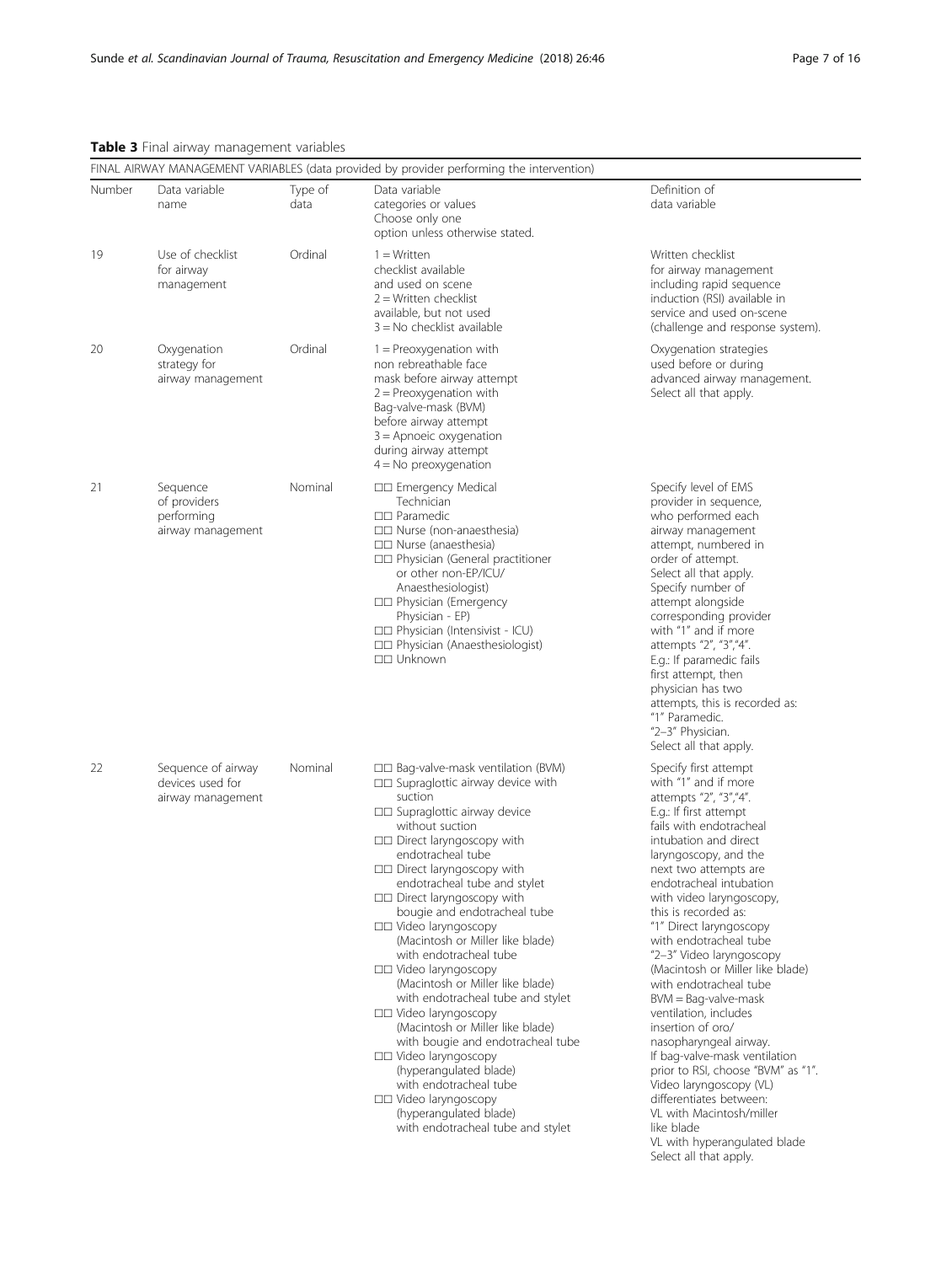## Table 3 Final airway management variables (Continued)

|    |                                                          |         | FINAL AIRWAY MANAGEMENT VARIABLES (data provided by provider performing the intervention)                                                                                                                                                                                                                                                                                            |                                                                                                                                                                                                                                                                                                                                                                                                                  |
|----|----------------------------------------------------------|---------|--------------------------------------------------------------------------------------------------------------------------------------------------------------------------------------------------------------------------------------------------------------------------------------------------------------------------------------------------------------------------------------|------------------------------------------------------------------------------------------------------------------------------------------------------------------------------------------------------------------------------------------------------------------------------------------------------------------------------------------------------------------------------------------------------------------|
|    |                                                          |         | $\Box$ Video laryngoscopy<br>(hyperangulated blade)<br>with bougie and endotracheal tube<br><b>ID</b> Surgical emergency<br>airway equipment<br>□□ Percutaneous emergency<br>airway equipment<br>□□ Jet-ventilation equipment<br>$\square\square$ Other, describe: _________<br>□□ Unknown                                                                                           |                                                                                                                                                                                                                                                                                                                                                                                                                  |
| 23 | Airway management<br>results                             | Ordinal | $1 =$ Successful airway<br>management with<br>ET as planned<br>$2 =$ Successful airway<br>management with<br>SAD as planned<br>$3 =$ Successful airway<br>management with<br>surgical airway as planned<br>$4 =$ Failure of primary<br>airway plan, and<br>airways secured by<br>alternative technique<br>$5 =$ Final airway management<br>failed (loss of airways)<br>$6 =$ Unknown | $ET = Endotracheal tube$<br>$SAD = Supraglottic$<br>airway device                                                                                                                                                                                                                                                                                                                                                |
| 24 | Airway manoeuvres<br>following failed<br>airway attempt. | Nominal | $1 =$ Cricoid pressure released<br>2 = BURP/ELM manoeuvres<br>$3 =$ Release MILS<br>$4 =$ Reposition patient<br>$5 =$ Ramping patient<br>6 = None / Not applicable.                                                                                                                                                                                                                  | Airway manoeuvres<br>following unsuccessful<br>airway management attempts.<br>BURP = Backwards<br>upwards rightwards pressure.<br>$ELM = External$ laryngeal<br>manipulation<br>$MILS = Manual In-line$<br>stabilisation<br>Ramping = The head and<br>trunk are elevated or<br>supported to align the<br>external auditory meatus<br>with the sternal notch<br>in the horizontal plane<br>Select all that apply. |
| 25 | Drugs used<br>to facilitate<br>airway management         | Nominal | $1 = \text{None}$<br>$2 = Thiopental$<br>$3$ = Ketamine<br>$4 = S$ -ketamine<br>$5 =$ Propofol<br>$6 =$ Fentanyl<br>$7 =$ Alfentanil<br>$8 =$ Morphine<br>$9 = Midazolam$<br>$10 = Diazepam$<br>$11 =$ Suxamethonium<br>$12 =$ Rocuronium<br>$13 = Vasopressor$<br>$14 =$ Lidocain<br>$15 =$ Etomidate                                                                               | Drugs used to facilitate<br>the actual airway intervention,<br>not including sedation in the<br>post-intervention<br>or transport phase.<br>Vasopressor includes any<br>drug used as vasopressor<br>during airway management,<br>e.g. phenylephrine.<br>Local anaesthetic includes<br>any drug used as local or<br>regional anaesthetic, e.g. lidocaine.<br>Select all that apply.                               |
| 26 | Complications<br>during airway<br>management             | Nominal | $1 = ET$ misplaced<br>in oesophagus AND<br>recognised/corrected immediately<br>$2 = ET$ misplaced in<br>oesophagus and NOT<br>recognised/corrected immediately<br>$3 = ET$ misplaced in left or right<br>main stem bronchus                                                                                                                                                          | Complications recognised<br>during airway management<br>or device verification<br>(and NOT present<br>before the airway management).<br>Select all that apply.<br>$ET = Endotracheal tube,$<br>SAD = Supraglottic airway device                                                                                                                                                                                  |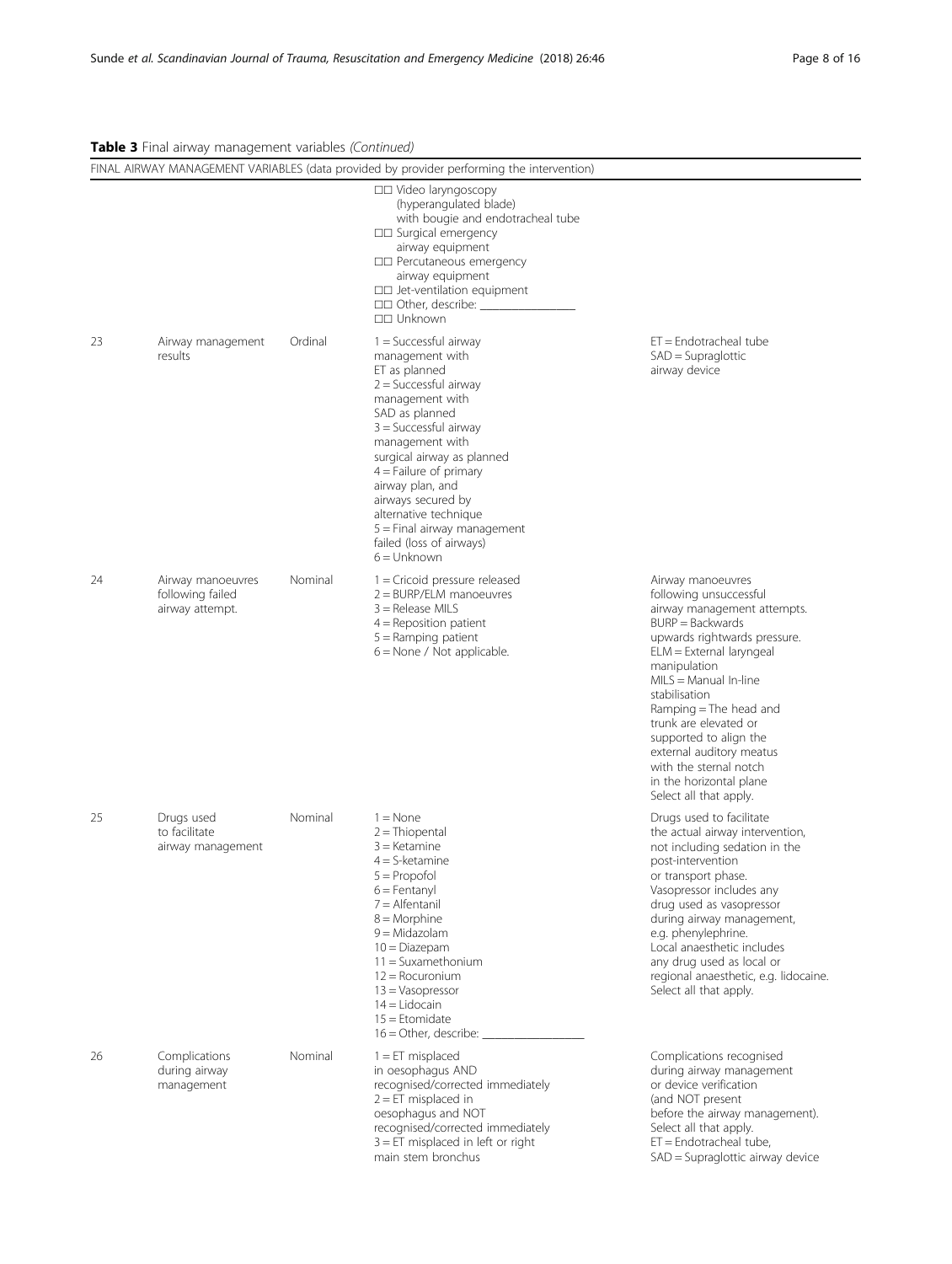## Table 3 Final airway management variables (Continued)

|    | FINAL AIRWAY MANAGEMENT VARIABLES (data provided by provider performing the intervention)                    |                              |                                                                                                                                                                                                                                                                                                                                                                                                                                                                                                                                                                                                                             |                                                                                                                                                                                                                                                                                                                                                                                                                                                                          |  |
|----|--------------------------------------------------------------------------------------------------------------|------------------------------|-----------------------------------------------------------------------------------------------------------------------------------------------------------------------------------------------------------------------------------------------------------------------------------------------------------------------------------------------------------------------------------------------------------------------------------------------------------------------------------------------------------------------------------------------------------------------------------------------------------------------------|--------------------------------------------------------------------------------------------------------------------------------------------------------------------------------------------------------------------------------------------------------------------------------------------------------------------------------------------------------------------------------------------------------------------------------------------------------------------------|--|
|    |                                                                                                              |                              | $4$ = Incorrect positioning or<br>difficult ventilation with SAD<br>5 = Dental trauma<br>$6 =$ Aspiration or<br>vomiting during<br>airway management<br>(and NOT present before)<br>$7$ = Cardiac arrest during<br>airway management<br>8 = Hypoxia during<br>airway management<br>9 = Bradycardia during<br>airway management<br>$10 =$ Hypotension<br>during airway management<br>$11 =$ Complications during<br>surgical or percutaneous airway<br>(e.g. bleeding or pneumothorax)<br>$12 = No$ complications<br>(confirmed) during<br>airway management<br>$13$ = Insufficient data<br>recording, complications unsure. | The following definitions<br>are used: Hypoxia: Adults<br>and children: SpO2 < 90%<br>Hypotension:<br>$in$ fants < 1 year: SBP < 70 mmHq<br>children 1 to 10 years: $SBP < 70 + (2 \times age)$<br>$children > 10$ years: $SBP < 90$ mmHq<br>adults: SBP < 90 mmHq or decrease ><br>10% from baseline value<br>Bradycardia<br>newborn to 3 years:<br>$< 100$ bpm<br>3 to 9 years: $< 80$ bpm<br>10 to 16 years: $<$ 60 bpm<br>adults: < 50 bpm<br>Select all that apply. |  |
| 27 | Total number<br>of successful<br>endotracheal<br>intubations the<br>provider has<br>performed<br>in patients | Ordinal                      | $0 = 10$<br>$1 = 11 - 25$<br>$2 = 26 - 50$<br>$3 = 51 - 100$<br>$4 = 101 - 250$<br>$5 = 251 - 1000$<br>$6 = 1001 - 2500$<br>$7 = 2500$                                                                                                                                                                                                                                                                                                                                                                                                                                                                                      | Total number of<br>successful endotracheal<br>intubations the provider<br>has performed in patients<br>in hospital and pre-hospital<br>service, not including mannequin<br>intubations or SAD.                                                                                                                                                                                                                                                                           |  |
| 28 | Blood pressure,<br>after finalised<br>airway management                                                      | Continuous<br>and<br>Nominal | $1 =$ Number, describe<br>(Syst-BP/Dias-BP (MAP))<br>$2 = NA$ : Did not measure<br>$3 = NA$ : Could not measure                                                                                                                                                                                                                                                                                                                                                                                                                                                                                                             | Value recorded<br>within 1-3 min after<br>finalised airway management                                                                                                                                                                                                                                                                                                                                                                                                    |  |
| 29 | $SpO2$ , after<br>finalised airway<br>management                                                             | Continuous<br>and<br>Nominal | $1 =$ Number, describe<br>$2 = NA$ : Did not measure<br>$3 = NA$ : Could not measure                                                                                                                                                                                                                                                                                                                                                                                                                                                                                                                                        | Value recorded<br>within 1-3 min after<br>finalised airway management                                                                                                                                                                                                                                                                                                                                                                                                    |  |
| 30 | $EtCO2$ , after<br>finalised airway<br>management                                                            | Continuous<br>and<br>Nominal | 1 = Number, describe<br>$2 = NA$ : Did not measure<br>$3 = NA$ : Could not measure                                                                                                                                                                                                                                                                                                                                                                                                                                                                                                                                          | Value recorded<br>within 1-3 min after<br>finalised airway management                                                                                                                                                                                                                                                                                                                                                                                                    |  |
| 31 | Ventilation, after<br>finalised airway<br>management                                                         | Nominal                      | $1 =$ Spontaneous ventilation<br>$2$ = Controlled manual ventilation<br>3 = Controlled mechanical<br>ventilation (ventilator)<br>$4$ = Mixed ventilation<br>5 = Unknown                                                                                                                                                                                                                                                                                                                                                                                                                                                     | Main mode of ventilation<br>on-scene and during<br>transport of patient<br>following finalised<br>airway management.<br>If both spontaneous<br>and controlled ventilation,<br>choose "mixed ventilation"                                                                                                                                                                                                                                                                 |  |
| 32 | Survival to hospital                                                                                         | Nominal                      | $1 = Dead$ on-s<br>cene after ALS interventions<br>$2 =$ Alive on hospital<br>arrival (including patients being transported with<br>on-going mechanical<br>chest compressions or ECPR)<br>$3 =$ Unknown                                                                                                                                                                                                                                                                                                                                                                                                                     | Patient survival status<br>limited to pre-hospital<br>treatment and arrival at<br>hospital (Short term survival)<br>ALS = Advanced Life Support<br>$ECPR = extracorporeal$<br>cardiopulmonary resuscitation                                                                                                                                                                                                                                                              |  |

sex difference has also previously been described in emergency airway management [[25](#page-13-0)].

Category describes the dominating reason for the emergency treatment, while indication describes the dominating indication for the airway intervention itself. While the patient category is among the variables most consistently reported (86%) in airway studies, indication is less frequently reported (36%) [[5](#page-13-0)]. Describing trauma cases, differentiating between blunt trauma and penetrating trauma may be important, as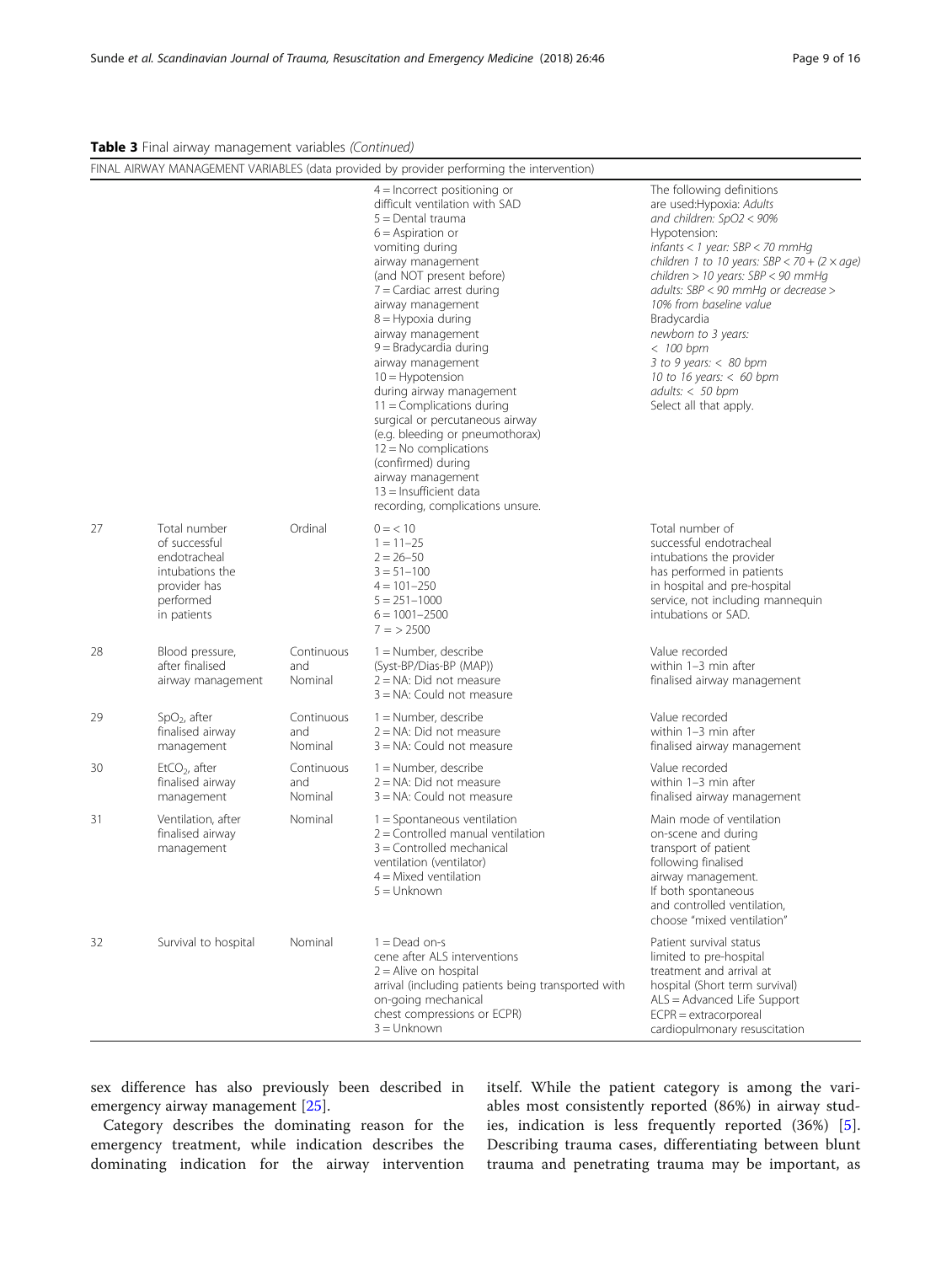## <span id="page-9-0"></span>Table 4 Final system variables

|        | FINAL SYSTEM VARIABLES (data provided by Medical Director EMS)        |              |                                                                                                                                                                                                                                                                                                                                                                                                                                                                                                                                                                                                                                                                                          |                                                                                                                                                                                                                                                                                                                                                                                                                                  |
|--------|-----------------------------------------------------------------------|--------------|------------------------------------------------------------------------------------------------------------------------------------------------------------------------------------------------------------------------------------------------------------------------------------------------------------------------------------------------------------------------------------------------------------------------------------------------------------------------------------------------------------------------------------------------------------------------------------------------------------------------------------------------------------------------------------------|----------------------------------------------------------------------------------------------------------------------------------------------------------------------------------------------------------------------------------------------------------------------------------------------------------------------------------------------------------------------------------------------------------------------------------|
| Number | Data variable<br>name                                                 | Type of data | Data variable<br>categories or values<br>Choose only<br>one option unless<br>otherwise stated.                                                                                                                                                                                                                                                                                                                                                                                                                                                                                                                                                                                           | Definition of data variable                                                                                                                                                                                                                                                                                                                                                                                                      |
| 33     | Established<br>airway management<br>procedure (SOP)                   | Ordinal      | $1 = Yes$ , SOP with<br>Checklist<br>$2 = Yes$ , SOP only<br>$3 = No$ SOP                                                                                                                                                                                                                                                                                                                                                                                                                                                                                                                                                                                                                | SOP including<br>algorithm for difficult<br>intubation<br>(expected/unexpected)<br>available in EMS service.                                                                                                                                                                                                                                                                                                                     |
| 34     | Type of<br>airway currency<br>training in service                     | Nominal      | $1 =$ Clinical rotation<br>with regular airway<br>management practise<br>(e.g. anaesthesia)<br>$2 =$ Regular airway<br>management currency<br>assessments (e.g. RSI simulation)<br>$3 =$ Regular mannequin training<br>$4 =$ Regular cadaver training<br>$5 =$ Other, describe                                                                                                                                                                                                                                                                                                                                                                                                           | Clinical rotation:<br>describes system<br>with regular airway<br>management currency<br>(e.g. anaesthesia practise).<br>Regular airway management<br>currency assessment<br>(e.g. RSI simulation)<br>describes systems with<br>simulation or virtual<br>training for airway<br>management currency.<br>Cadaver and mannequin<br>describes systems with<br>regular airway management<br>skill training.<br>Select all that apply. |
| 35     | Type of tracheal<br>tube confirmation<br>technique used<br>in service | Nominal      | $1 =$ Auscultation only<br>$2 =$ Capnometry only<br>$3 =$ Waveform capnography<br>4 = Colorimetric detector (e.g. Easycap)<br>$5 =$ Ultrasound<br>$6 =$ Other, describe: $\_\_$<br>$7 = None$                                                                                                                                                                                                                                                                                                                                                                                                                                                                                            | Capnometry is a<br>measurement of<br>$ETCO2$ i.e., analysis alone)<br>without a continuous<br>written record or waveform.<br>Waveform capnography<br>includes waveforms of<br>inspiration and expiration<br>pattern along with<br>values for ETCO <sub>2</sub> .<br>Select all that apply.                                                                                                                                       |
| 36     | Airway management<br>devices used in service                          | Nominal      | $1 =$ Bag-valve-mask ventilation<br>$2 =$ Supraglottic airway<br>device with suction<br>$3 =$ Supraglottic airway<br>device without suction<br>$4$ = Direct laryngoscopy<br>with endotracheal tube<br>(including bougie and/or stylet).<br>$5 =$ Video laryngoscopy<br>with Macintosh or Miller<br>like blade and endotracheal<br>tube (including bougie and/or stylet).<br>$6 =$ Video laryngoscopy<br>with hyperangulated blade<br>and endotracheal tube<br>(including bougie and/or stylet).<br>$7 =$ Surgical emergency<br>airway equipment<br>$8 =$ Percutaneous<br>emergency airway equipment<br>9 = Jet-ventilation equipment<br>$10 =$ Other, describe: $\_\_$<br>$11 =$ Unknown | Airway devices<br>available in service<br>and provider who<br>knows how to use it.<br>Bag-valve-mask<br>ventilation includes<br>insertion of<br>oro/nasopharyngeal airway.<br>Video laryngoscopy<br>(VL) differentiates between:<br>VL with Macintosh/<br>miller like blade<br>VL with hyperangulated blade<br>Select all that apply.                                                                                            |
| 37     | Drugs for<br>airway management<br>available in service                | Nominal      | $1 = \text{None}$<br>$2 = Thiopental$<br>$3$ = Ketamine<br>$4 = S$ -ketamine                                                                                                                                                                                                                                                                                                                                                                                                                                                                                                                                                                                                             | Drugs used for airway<br>management, available<br>on scene and someone c<br>ompetent to administer them.                                                                                                                                                                                                                                                                                                                         |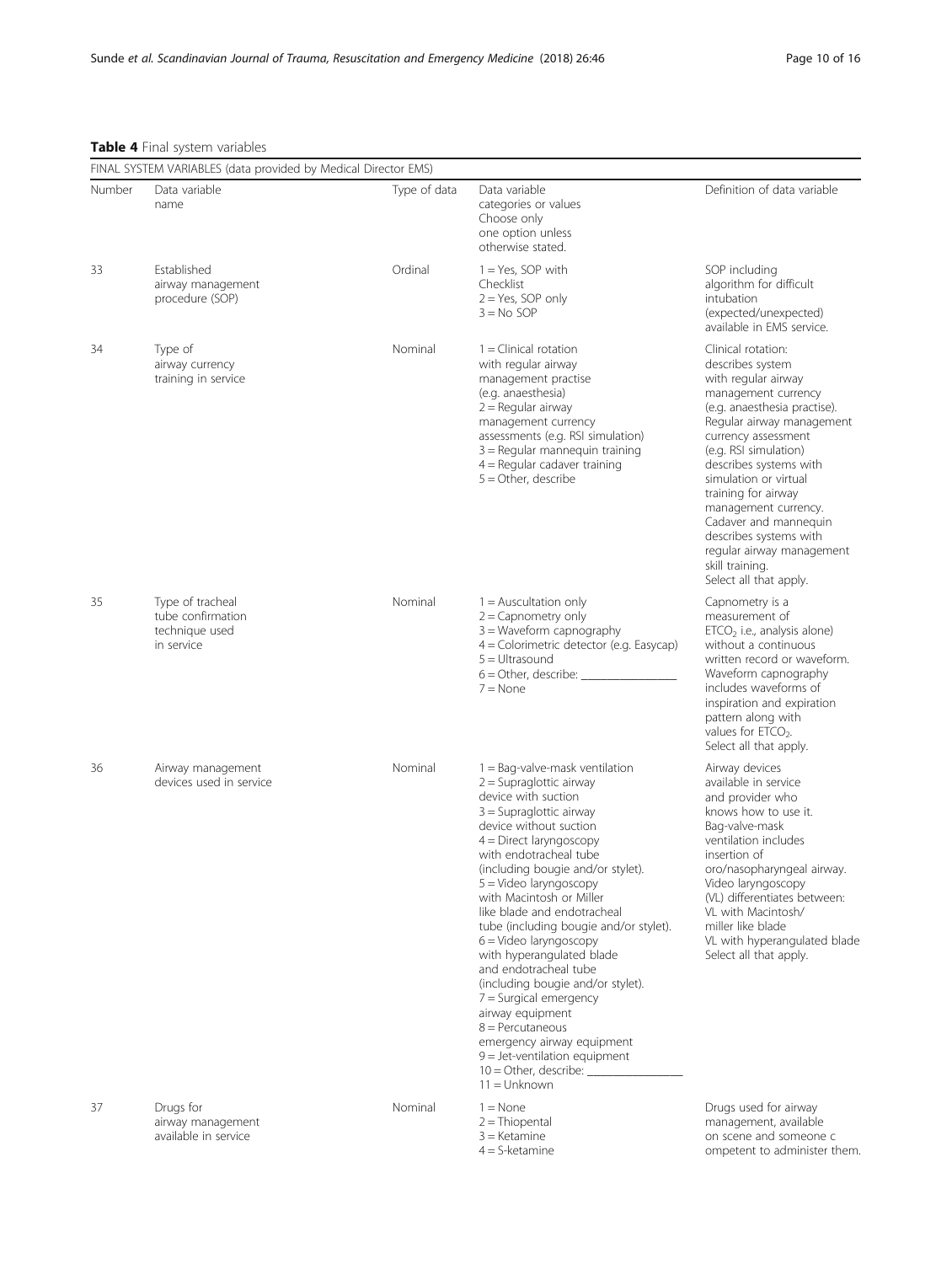#### Table 4 Final system variables (Continued)

|    | FINAL SYSTEM VARIABLES (data provided by Medical Director EMS)             |         | $5 =$ Propofol<br>$6 =$ Fentanyl<br>$7 =$ Alfentanil<br>$8 =$ Morphine<br>$9 = Midazolam$                                                                                                                                                                                                                                                                           | Select all that apply.                                                                                                                           |
|----|----------------------------------------------------------------------------|---------|---------------------------------------------------------------------------------------------------------------------------------------------------------------------------------------------------------------------------------------------------------------------------------------------------------------------------------------------------------------------|--------------------------------------------------------------------------------------------------------------------------------------------------|
|    |                                                                            |         | $10 = Diazepam$<br>$11 =$ Suxamethonium<br>$12 =$ Rocuronium<br>$13 = Vasopressor$<br>$14 =$ Lidocain<br>$15 =$ Etomidate<br>$16 =$ Other, describe: $\_\$                                                                                                                                                                                                          |                                                                                                                                                  |
| 38 | Highest Level<br>of EMS provider<br>involved in airway management on-scene | Nominal | $1 =$ Emergency<br>Medical Technician (EMT)<br>$2 =$ Paramedic<br>$3 =$ Nurse (non-anaesthesia)<br>$4 =$ Nurse (anaesthesia)<br>$5 =$ Physician<br>(General practitioner or<br>other non-EP/ICU/Anaesthesiologist)<br>$6 =$ Physician<br>(Emergency Physician - EP)<br>$7 =$ Physician<br>(Intensivist - ICU)<br>8 = Physician (Anaesthesiologist)<br>$9 =$ Unknown | Highest level<br>of EMS provider<br>present on scene<br>and involved in<br>airway management;<br>including assessment,<br>drugs or intervention. |

strategies for both airway management and haemorrhage control can differ between these groups [\[26](#page-13-0)]. Traumatic brain injury (TBI) is another major category where treatment options may differ, and airway management competence is linked to mortality in this group [\[27](#page-13-0)]. In non-trauma patients, the experts agreed that distinguishing between cardiac arrest; neurological emergencies; respiratory distress or breathing difficulties; intoxication; infection (including sepsis); and other medical emergencies may be important when describing PHAAM.

Airway assessment is an integral part of providing safe pre-hospital anaesthesia and advanced airway management. Patient risk factors for difficult bag-valvemask (BVM) ventilation or TI were not included in the original template. Optimal patient positioning may maximise the chance of successful PHAAM [\[20](#page-13-0)]. And, the pre-hospital setting contains some unique external factors, which may influence access to the patient and hence airway management success [[28,](#page-13-0) [29](#page-14-0)]. The expert panel agreed that such risk factors should be described in the dataset.

Key vital signs are commonly used to assess the physiological status of patients in many clinical settings [[30](#page-14-0)]. The experts agreed that single values, not ranges of measurements, should be recorded in general. Agreeing on the necessity of an initial baseline measurement of the patient's respiratory rate (RR), blood pressure, peripheral oxygen saturation  $(S_PO_2)$  and Glasgow coma score (GCS), the experts also found that recording the lowest value prior to and during the airway intervention was important. The recording of endtidal carbon dioxide ( $ETCO<sub>2</sub>$ ) after finalised PHAAM is important to confirm tube placement but may also be beneficial for optimising advanced life support (ALS) [[31](#page-14-0)].

#### Airway management variables

The use of pre-TI checklists for PHAAM to reduce adverse events and improve patient safety is recommended [[32\]](#page-14-0). However, a recent multicentre randomised trial of checklist use in rapid sequence intubation (RSI) found no reduction in complication rates compared to standard practice without checklists [\[33](#page-14-0)]. While experienced providers may rely on mental checklists, inexperienced providers may depend on written checklists in a challenge and response system. The experts agreed that the airway dataset should only document whether a written checklist is available on scene and whether the checklist was used.

The Difficult Airway Society recommends that preinduction airway plans are briefed to the team and that failure of primary or secondary airway plans are clearly declared to facilitate control of the patients' airways and to avoid complications [[20](#page-13-0)]. Although a prediction of a difficult airway is not always reliable, a planned and verbalised pre-induction airway plan should be in place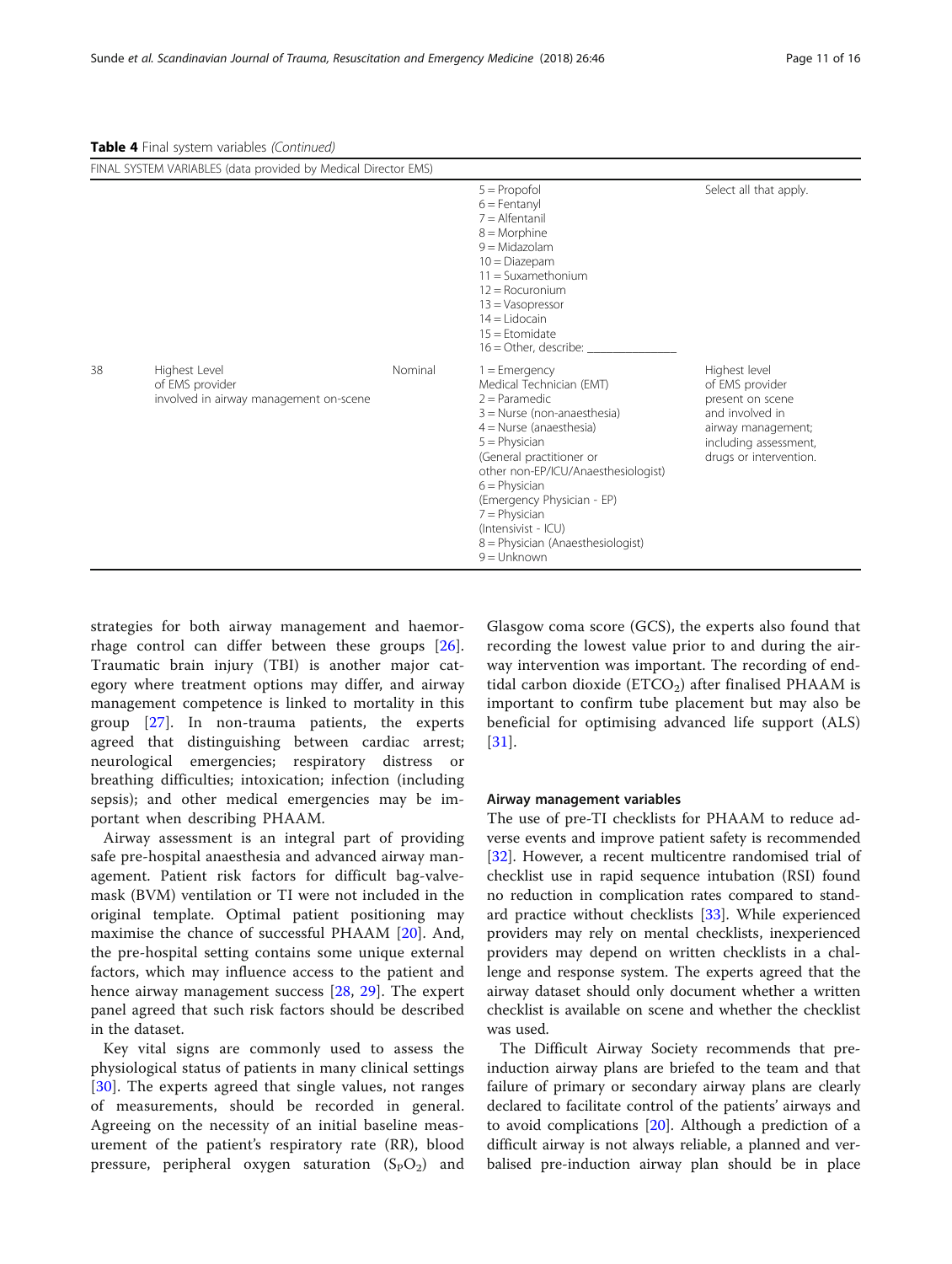prior to an RSI [\[20](#page-13-0), [34](#page-14-0)]. The experts agreed that recording whether PHAAM was successful as planned and documenting whether the final airway attempt failed were important.

There is evidence for an association between airway management skills and patient outcomes in PHAAM [[27,](#page-13-0) [35](#page-14-0)]. Poorly performed airway management carries significant mortality and morbidity risks, and adequate training and experience is important for patient safety [[35\]](#page-14-0). As success and complication rates are also associated with provider competence and experience, the experts found that recording the level and sequence of providers performing the actual airway interventions was necessary [[36](#page-14-0)]. Specifying the sequence of providers may provide new knowledge of PHAAM, especially where primary airway management fails and an unanticipated difficult airway in the field must be handled. Furthermore, the results from airway studies are difficult to interpret and compare without such information. The total number of successful TIs the provider has performed in patients in hospital and in pre-hospital service may be regarded as a reasonable surrogate for total airway competence [\[37](#page-14-0)].

Patient pre-oxygenation is standard practice during any anaesthesia induction, aiming at maximising the oxygen reserves and delaying the onset of desaturation for several minutes in the event of a failed or difficult primary airway intervention [\[38\]](#page-14-0). Strategies for preoxygenation have improved over the last decades, targeting both the pre-induction phase, and the apnoea time after the induction of anaesthesia [[39\]](#page-14-0). Pre-oxygenation was not included in the original template; however, the experts agreed that as pre-oxygenation might have a crucial effect on avoiding hypoxia during the apnoeic phase of TI and should be recorded [\[38](#page-14-0)].

Although RSI is standard practice for emergency anaesthesia in patients with a risk of pulmonary aspiration, the definition of RSI may not be uniform across international EMS services [\[32,](#page-14-0) [40\]](#page-14-0). RSI implies a transition from full consciousness with intact airway reflexes to complete unconsciousness. Ensuring optimal TI conditions with a high first pass success rate, backed up by rehearsed airway plans should the primary TI attempts fail, is important [\[20](#page-13-0), [34](#page-14-0)]. Although the use of NMBA may increase TI success rates, a setting where the patient is rendered apnoeic may be challenging if primary airway management fails [\[36\]](#page-14-0).

The most critical part of PHAAM may be the airway intervention itself, especially when performed during suboptimal conditions in the field [\[41\]](#page-14-0). Limiting the number of attempts is recommended, before declaring failed TI and proceeding with an alternative airway device [[20](#page-13-0)]. Thus, specifying the number of attempts and type of device used in each attempt in sequential order may be important when documenting airway complications as an integral part of a patient safety culture. Rescue manoeuvres, such as backwards-upwards-rightwards-pressure or external laryngeal manipulation are manoeuvres commonly used to optimise TI conditions [\[34](#page-14-0)].This was not included in the original template, but the experts found that describing these manoeuvres in the revised dataset was useful.

In recent years, video laryngoscopy (VL) has been increasingly used in airway management [[42](#page-14-0), [43\]](#page-14-0). Although VL may improve the glottic view and be beneficial in the context of a difficult airway, little evidence exists today showing that VL reduces the number of TI attempts or airway complication rates, compared to direct laryngoscopy (DL) [\[44](#page-14-0), [45\]](#page-14-0). As a technique involving an airway device, VL was not included in the original template. The benefit of VL in PHAAM still needs to be demonstrated, therefore the main types of VL and DL were included in the revised dataset.

The possibility of isolating different generic drugs used for PHAAM across patient categories might provide new knowledge, and the experts agreed to include the most common generic drugs used in PHAAM today.

The experts agreed that survival to hospital (shortterm survival) should be recorded. Additionally, "dead on arrival" implies that no ALS procedures have been provided and should not be included. Rather, "dead onscene after ALS interventions" or "alive on hospital arrival" should be documented. This categorisation includes patients being transported to the hospital with on-going mechanical chest compressions or extracorporeal cardiopulmonary resuscitation (ECPR) [\[46](#page-14-0)].

### System variables

SOPs, including algorithms for unexpected difficult airway management, are emerging as an indispensable part of patient safety and quality systems [[32](#page-14-0)]. The experts agreed that recording whether airway management SOPs are available in the individual EMS is important, also recognising the importance of developing robust clinical governance systems for pre-hospital critical care [\[47](#page-14-0)]. The experts agreed that the types of recurring airway management training provided by the EMS systems are important to record.

## Value of standardised data

To be able to compare interventions or level of care across systems, standardized research data using common terminology, data definitions or quality indicators are required [[48\]](#page-14-0). Developing common variables and definitions is an on-going process and it is important to identify the correct variables to use in airway research projects and for benchmarking of airway management across EMS [[14\]](#page-13-0). The results from consensus processes such as ours are not the endpoint, as dissemination and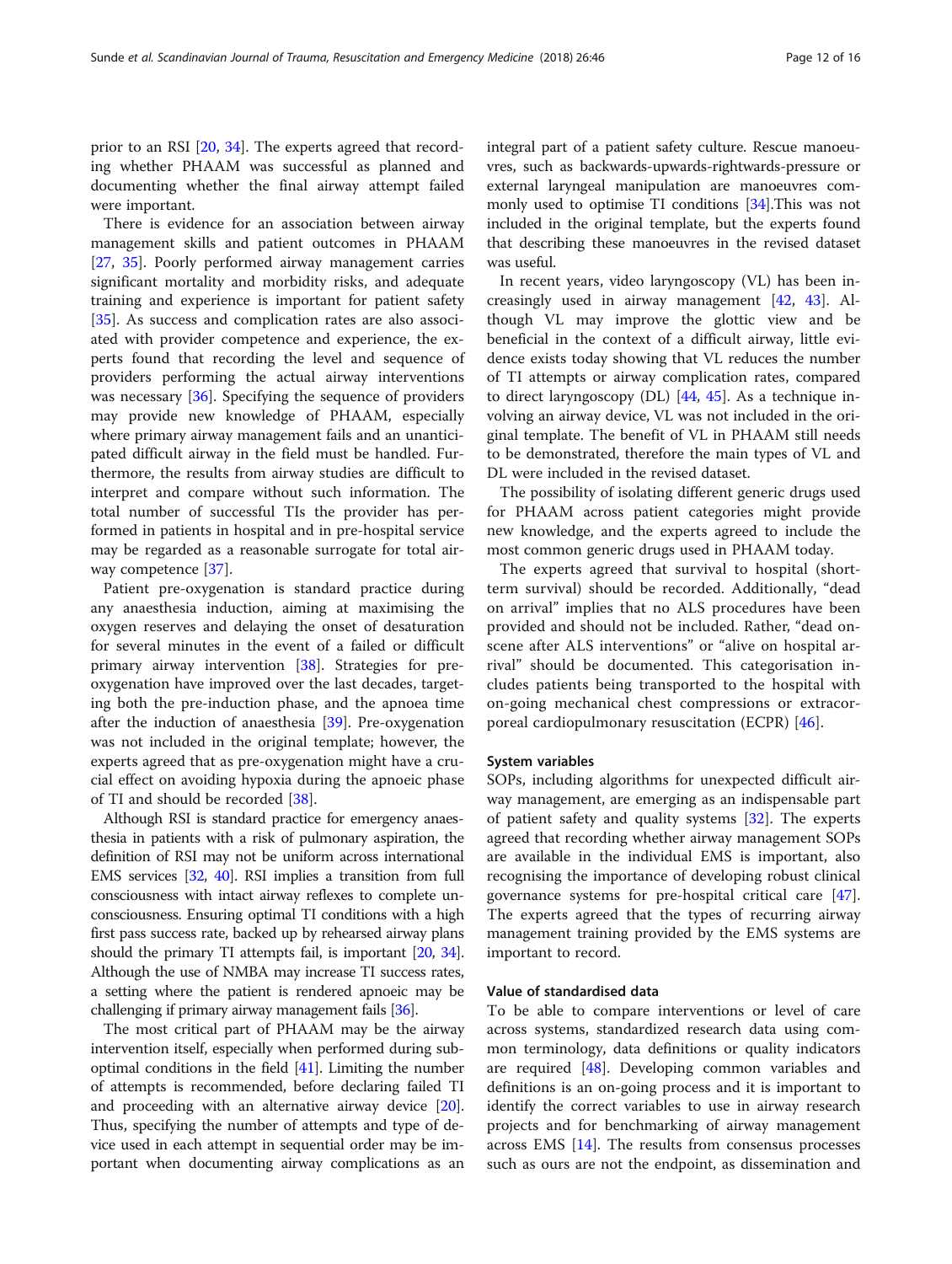<span id="page-12-0"></span>implementation of the results into clinical service are the final aims [\[49](#page-14-0)]. A few EMS have successfully implemented the original template into clinical service; however, endorsement by internationally recognised airway societies, research groups, or key EMS stakeholders, along with interoperable health information systems, may be vital to secure a broad implantation of the airway template in international EMS [\[8](#page-13-0), [50,](#page-14-0) [51\]](#page-14-0).

The feasibility of collecting airway and trauma data using standardised templates have been shown, and it is important that data in comparative research projects are collected in a uniform manner [\[22,](#page-13-0) [48](#page-14-0), [52\]](#page-14-0). To date, twenty-two articles have described data collection methods adhering to, or adapted to, the original Utsteinstyle airway template [\[3](#page-13-0), [5](#page-13-0), [8,](#page-13-0) [21](#page-13-0)–[23,](#page-13-0) [50](#page-14-0), [52](#page-14-0)–[66](#page-14-0)]. A further twenty-three articles have referred to the original publication [[6,](#page-13-0) [8](#page-13-0), [13](#page-13-0), [16,](#page-13-0) [35,](#page-14-0) [36](#page-14-0), [41](#page-14-0), [67](#page-14-0)–[82](#page-15-0)]. However, as technology evolves, the availability of new possibilities of data capture from devices like video or body cameras, or streaming of monitor data directly to hospital data systems, may influence this kind of research [\[83,](#page-15-0) [84\]](#page-15-0). Therefore, how study data are obtained may be important to document to increase accuracy of data.

## **Limitations**

The scientific value of consensus methods, such as mNGT or the Delphi surveys, have been questioned, and no method is considered a "gold standard" [[85](#page-15-0)]. Nonetheless, consensus methods are useful tools to assess agreement on questions for which hard evidence is difficult to obtain. We believe that recruiting a broad panel of experts according to predefined criteria, from fourteen countries across Europe, Australia and United States of America, may have reduced a possible selection bias and yielded a representative list of variables with scientific value. Keeping the preliminary email rounds and proposals anonymous from round one to three was important to avoid the influence of "loud-speaking" experts and to reduce the effect of a strong reputation or opinion on other more "silent-speaking" experts [\[9\]](#page-13-0). Each QA round was handled confidentially so that the experts were not aware of the answers or comments from the other experts.

## Conclusions

Using a mNGT with international experts, we have updated the dataset to report standardised data from prehospital advanced airway management. The dataset enables future airway management research to produce comparable high-quality data across emergency medical systems. We believe this approach will promote research and improve treatment strategies and outcomes for patients receiving pre-hospital advanced airway management.'

## Additional files

| <b>Additional file 1:</b> Questionnaire first email round. (XLSX 24 kb)  |
|--------------------------------------------------------------------------|
| <b>Additional file 2:</b> Questionnaire second email round. (XLSX 21 kb) |
| <b>Additional file 3:</b> Questionnaire third email round. (XLSX 20 kb)  |
| <b>Additional file 4:</b> Expert group composition. (DOCX 140 kb)        |
| <b>Additional file 5:</b> Questionnaire consensus meeting. (XLSX 17 kb)  |

#### Abbreviations

ALS: Advanced life support; BVM: Bag-valve-mask; DL: Direct laryngoscopy; ECPR: Extracorporeal cardiopulmonary resuscitation; eFONA: Emergency front of neck access; EMS: Emergency medical services; ETCO<sub>2</sub>: End-tidal carbon dioxide; GCS: Glasgow coma score; HEMS: Helicopter emergency medical services; mNGT: Modified nominal group technique; NMBA: Neuromuscular blocking agents; PHAAM: Pre-hospital advanced airway management; QA: Questionnaires and answers; RR: Respiratory rate; RSI: Rapid sequence intubation; SAD: Supraglottic airway device; SOP: Standard operating procedure; S<sub>P</sub>O<sub>2</sub>: Peripheral oxygen saturation; TBI: Traumatic brain injury; TI: Tracheal intubation; VL: Video laryngoscopy

#### Acknowledgements

Our sincerest thanks go to the international airway expert group who made this study possible: Ilkka Virkkunen, Wolfgang Voelckel, Peter Paal, Lorenz Theiler, Massimiliano Sorbello, Richard Lyon, Kate Crewdson, Brian Burns, Leif Rognås, Björn Hossfeld, Alasdair Corfield, Daniel Davis, Tomasz Gaszyński, and Pavel Michalek. We extend a special gratitude to international research coordinator Kirsti Strømmen Holm at the Norwegian Air Ambulance Foundation for her invaluable work in coordinating all QAs in the email rounds with the experts and arranging the consensus group meeting. Lastly, we extend our appreciation to the Lærdal Foundation for their support towards the consensus meeting of the international airway experts.

#### Funding

Financial support and sponsorship: The Norwegian Air Ambulance Foundation funds the part time PhD-grant (50%) for GAS, the full time PhDgrant for AK, and is the main funding source of the academic positions for two of the supervisors (JKH and SJMS). The SICPA Foundation granted AK for a research fellowship in Norway. The participating experts received no financial support for their participation in this study. A grant of 75 000 NOK (Grant 3341) was awarded from the Lærdal Foundation towards two projects: one revising the airway template and one developing quality indicators for pre-hospital airway management. The grant contributed to the accomplishment of the consensus meeting of experts. The Norwegian Air Ambulance Foundation and the Lærdal Foundation, however, had no authority in any part of the study design, project management, data collection, data analysis or interpretation, writing of the manuscript or publication.

#### Availability of data and materials

The datasets generated during this study are included in this published article.

#### Authors' contributions

GAS conceived the study, designed the study protocol, was responsible for the ethical applications in Norway, developed the questionnaires for the consensus rounds, contributed to the data collection and analysis, and wrote the first and final drafts of the manuscript. AK conceived the study, designed the study protocol, developed the questionnaires for the consensus rounds, contributed to the data collection and analysis, and helped draft the manuscript. JKH aided in the design of the study protocol, contributed to the data collection and analysis, and helped draft the manuscript. MS contributed to the data collection and analysis and helped draft the manuscript. MG contributed to the data collection and analysis and helped draft the manuscript. AKR aided in the design of the study protocol, contributed to the data collection and analysis, and helped draft the manuscript. DL aided in the design of study and the drafting of the manuscript. SJMS aided in the design of the study protocol, contributed to the data collection and analysis, moderated the consensus meeting, and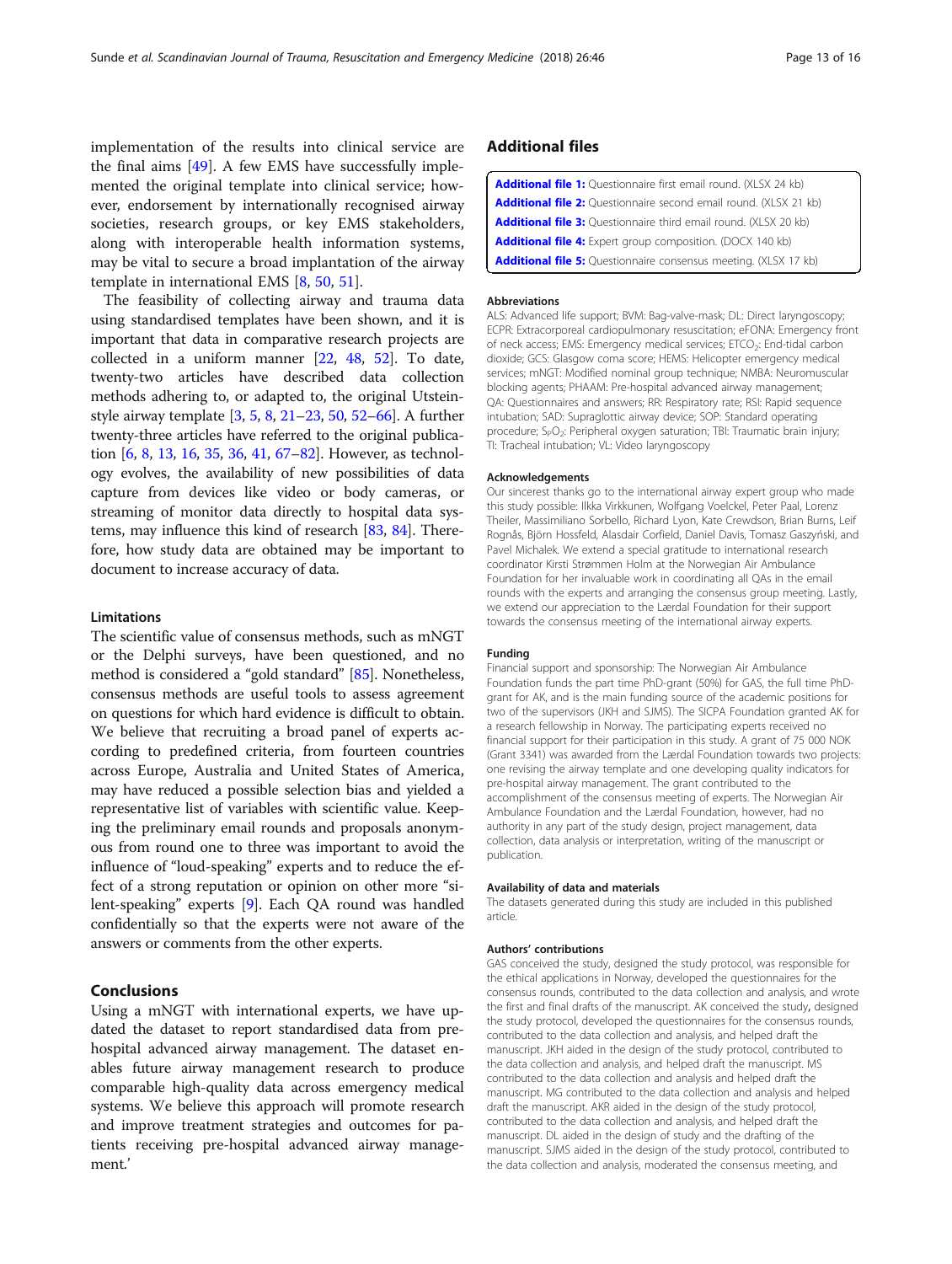<span id="page-13-0"></span>helped draft the manuscript. All authors read and approved the final manuscript.

#### Ethics approval and consent to participate

Not applicable. The Regional Committee for Medical and Health Research Ethics in Western Norway exempted this study from ethical review as it did not include human research data (Reference: REK-Vest/2017/260).

#### Competing interests

The authors declare that they have no competing interests.

### Publisher's Note

Springer Nature remains neutral with regard to jurisdictional claims in published maps and institutional affiliations.

#### Author details

<sup>1</sup>Norwegian Air Ambulance Foundation, Drøbak, Norway. <sup>2</sup>Dept. of Anaesthesia and Intensive Care, Haukeland University Hospital, Bergen, Norway. <sup>3</sup> Faculty of Health Sciences, University of Stavanger, Stavanger, Norway. <sup>4</sup> Emergency Dept., University Hospital of Lausanne, Lausanne, Switzerland. <sup>5</sup>Swiss Air Ambulance – Rega, Zürich, Switzerland. <sup>6</sup>Dept. of Medical Sciences, University of Bergen, Bergen, Norway. <sup>7</sup>Air Ambulance Dept., Oslo University Hospital, Oslo, Norway. <sup>8</sup>Faculty of Medicine, University of Oslo, Oslo, Norway. <sup>9</sup>Karolinska Institutet, Dept. of Clinical Science and Education, Section of Anaesthesiology and Intensive Care, Stockholm, Sweden. <sup>10</sup>Swedish Air Ambulance (SLA), Mora, Sweden. <sup>11</sup>Dept. of Anaesthesiology and Intensive Care, Södersjukhuset, Stockholm, Sweden. <sup>12</sup>Dept. of Emergency Medicine and Pre-hospital Services, St. Olavs Hospital, Trondheim, Norway. 13London's Air Ambulance, Bartshealth NHS Trust, London, UK.

#### Received: 9 February 2018 Accepted: 9 May 2018 Published online: 04 June 2018

#### References

- 1. Nolan JP, Deakin CD, Soar J, Bottiger BW, Smith G. European resuscitation council guidelines for resuscitation 2005. Section 4. Adult advanced life support. Resuscitation. 2005;67(Suppl 1):S39–86.
- 2. Eich C, Roessler M, Nemeth M, Russo SG, Heuer JF, Timmermann A. Characteristics and outcome of prehospital paediatric tracheal intubation attended by anaesthesia-trained emergency physicians. Resuscitation. 2009; 80:1371–7.
- 3. Lockey DJ, Crewdson K, Davies G, Jenkins B, Klein J, Laird C, et al. AAGBI: safer pre-hospital anaesthesia 2017: Association of Anaesthetists of Great Britain and Ireland. Anaesthesia. 2017;72:379–90.
- 4. Fevang E, Perkins Z, Lockey D, Jeppesen E, Lossius HM. A systematic review and meta-analysis comparing mortality in pre-hospital tracheal intubation to emergency department intubation in trauma patients. Crit Care. 2017;21:192.
- 5. Lossius HM, Sollid SJ, Rehn M, Lockey DJ. Revisiting the value of pre-hospital tracheal intubation: an all time systematic literature review extracting the Utstein airway core variables. Crit Care. 2011;15:R26.
- 6. Davis DP. The need for standardized data reporting for prehospital airway management. Crit Care. 2011;15:133.
- Coats TJ. A revised Utstein template for trauma. Emerg Med J. 2010;27:339.
- 8. Lossius HM, Kruger AJ, Ringdal KG, Sollid SJ, Lockey DJ. Developing templates for uniform data documentation and reporting in critical care using a modified nominal group technique. Scand J Trauma Resusc Emerg Med. 2013;21:80.
- 9. Murphy MK, Black NA, Lamping DL, McKee CM, Sanderson CF, Askham J, et al. Consensus development methods, and their use in clinical guideline development. Health Technol Assess. 1998;2(i-iv):1–88.
- 10. Castren M, Karlsten R, Lippert F, Christensen EF, Bovim E, Kvam AM, et al. Recommended guidelines for reporting on emergency medical dispatch when conducting research in emergency medicine: the Utstein style. Resuscitation. 2008;79:193–7.
- 11. Cummins RO, Chamberlain D, Hazinski MF, Nadkarni V, Kloeck W, Kramer E, et al. Recommended guidelines for reviewing, reporting, and conducting research on in-hospital resuscitation: the in-hospital 'Utstein style'. American Heart Association Circulation. 1997;95:2213–39.
- 12. Idris AH, Becker LB, Ornato JP, Hedges JR, Bircher NG, Chandra NC, et al. Utstein-style guidelines for uniform reporting of laboratory CPR research. A statement for healthcare professionals from a task force of the American Heart Association, the American College of Emergency Physicians, the American College of Cardiology, the European resuscitation council, the Heart and Stroke Foundation of Canada, the Institute of Critical Care Medicine, the Safar Center for Resuscitation Research, and the Society for Academic Emergency Medicine. Writing group. Circulation. 1996;94:2324–36.
- 13. Kruger AJ, Lockey D, Kurola J, Di Bartolomeo S, Castren M, Mikkelsen S, et al. A consensus-based template for documenting and reporting in physicianstaffed pre-hospital services. Scand J Trauma Resusc Emerg Med. 2011;19:71.
- 14. Ringdal KG, Coats TJ, Lefering R, Di Bartolomeo S, Steen PA, Roise O, et al. The Utstein template for uniform reporting of data following major trauma: a joint revision by SCANTEM, TARN, DGU-TR and RITG. Scand J Trauma Resusc Emerg Med. 2008;16:7.
- 15. Dick WF, Baskett PJ. Recommendations for uniform reporting of data following major trauma–the Utstein style. A report of a working party of the international trauma Anaesthesia and critical care society (ITACCS). Resuscitation. 1999;42:81–100.
- 16. Fattah S, Rehn M, Lockey D, Thompson J, Lossius HM, Wisborg T, et al. A consensus based template for reporting of pre-hospital major incident medical management. Scand J Trauma Resusc Emerg Med. 2014;22:5.
- 17. Idris AH, Berg RA, Bierens J, Bossaert L, Branche CM, Gabrielli A, et al. Recommended guidelines for uniform reporting of data from drowning: the "Utstein style". Circulation. 2003;108:2565–74.
- 18. Cummins RO, Chamberlain DA, Abramson NS, Allen M, Baskett PJ, Becker L, et al. Recommended guidelines for uniform reporting of data from out-ofhospital cardiac arrest: the Utstein style. A statement for health professionals from a task force of the American Heart Association, the European resuscitation council, the Heart and Stroke Foundation of Canada, and the Australian resuscitation council. Circulation. 1991;84:960–75.
- 19. Zaritsky A, Nadkarni V, Hazinski MF, Foltin G, Quan L, Wright J, et al. Recommended guidelines for uniform reporting of pediatric advanced life support: the pediatric Utstein style. A statement for healthcare professionals from a task force of the American Academy of Pediatrics, the American Heart Association, and the European resuscitation council. Resuscitation. 1995;30:95–115.
- 20. Frerk C, Mitchell VS, McNarry AF, Mendonca C, Bhagrath R, Patel A, et al. Difficult airway society 2015 guidelines for management of unanticipated difficult intubation in adults. Br J Anaesth. 2015;115:827–48.
- 21. Sollid SJ, Lockey D, Lossius HM. Pre-hospital advanced airway management expert g. A consensus-based template for uniform reporting of data from pre-hospital advanced airway management. Scand J Trauma Resusc Emerg Med. 2009;17:58.
- 22. Sunde GA, Heltne JK, Lockey D, Burns B, Sandberg M, Fredriksen K, et al. Airway management by physician-staffed helicopter emergency medical services - a prospective, multicentre, observational study of 2,327 patients. Scand J Trauma Resusc Emerg Med. 2015;23:57.
- 23. Sunde GA, Sandberg M, Lyon R, Fredriksen K, Burns B, Hufthammer KO, et al. Hypoxia and hypotension in patients intubated by physician staffed helicopter emergency medical services - a prospective observational multi-Centre study. BMC Emerg Med. 2017;17:22.
- 24. Castrén M, Bohm K, Kvam AM, Bovim E, Christensen EF, Steen-Hansen JE, et al. Reporting of data from out-of-hospital cardiac arrest has to involve emergency medical dispatching - taking the recommendations on reporting OHCA the Utstein style a step further. Resuscitation. 2011;82:1496-500.
- 25. Cook TM, Woodall N, Frerk C, Fourth National Audit P. major complications of airway management in the UK: results of the fourth National Audit Project of the Royal College of Anaesthetists and the difficult airway society. Part 1: anaesthesia. Br J Anaesth. 2011;106:617–31.
- 26. Spahn DR, Bouillon B, Cerny V, Coats TJ, Duranteau J, Fernandez-Mondejar E, et al. Management of bleeding and coagulopathy following major trauma: an updated European guideline. Crit Care. 2013;17:R76.
- 27. Bossers SM, Schwarte LA, Loer SA, Twisk JW, Boer C, Schober P. Experience in prehospital endotracheal intubation significantly influences mortality of patients with severe traumatic brain injury: a systematic review and metaanalysis. PLoS One. 2015;10:e0141034.
- 28. Helm M, Hossfeld B, Schafer S, Hoitz J, Lampl L. Factors influencing emergency intubation in the pre-hospital setting–a multicentre study in the German helicopter emergency medical service. Br J Anaesth. 2006;96:67–71.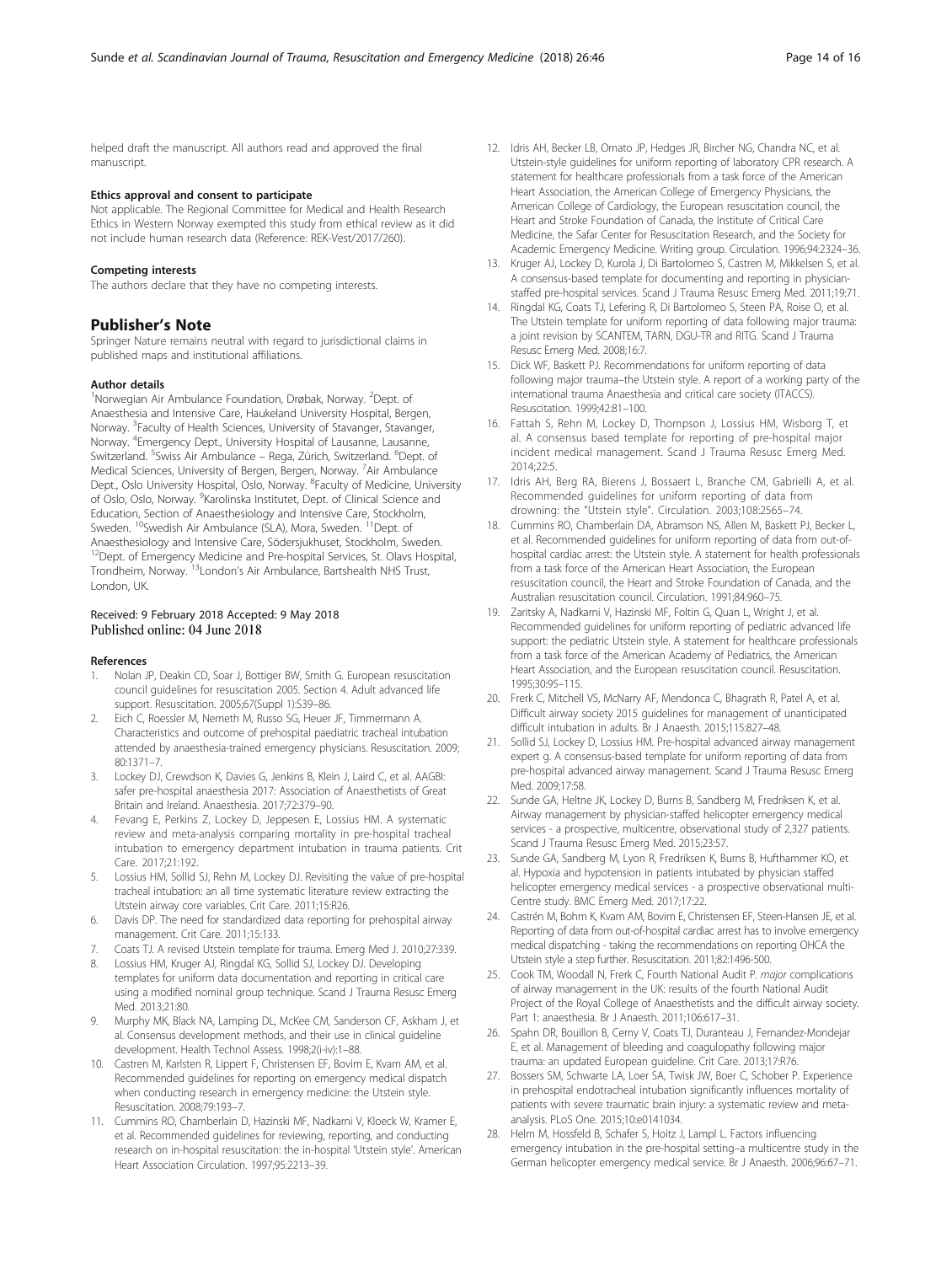- <span id="page-14-0"></span>29. Combes X, Jabre P, Jbeili C, Leroux B, Bastuji-Garin S, Margenet A, et al. Prehospital standardization of medical airway management: incidence and risk factors of difficult airway. Acad Emerg Med. 2006;13:828–34.
- 30. Fleming S, Thompson M, Stevens R, Heneghan C, Pluddemann A, Maconochie I, et al. Normal ranges of heart rate and respiratory rate in children from birth to 18 years of age: a systematic review of observational studies. Lancet. 2011;377:1011–8.
- 31. Heradstveit BE, Sunde K, Sunde GA, Wentzel-Larsen T, Heltne, JK. Factors complicating interpretation of capnography during advanced life support in cardiac arrest–a clinical retrospective study in 575 patients. Resuscitation. 2012;83:813–8.
- 32. Sherren PB, Tricklebank S, Glover G. Development of a standard operating procedure and checklist for rapid sequence induction in the critically ill. Scand J Trauma Resusc Emerg Med. 2014;22:41.
- 33. Janz DR, Semler MW, Joffe AM, Casey JD, Lentz RJ, deBoisblanc BP, et al. A multicenter randomized trial of a checklist for endotracheal intubation of critically ill adults. Chest. 2018;153:816–24.
- 34. Henderson JJ, Popat MT, Latto IP, Pearce AC. Difficult airway society guidelines for management of the unanticipated difficult intubation. Anaesthesia. 2004;59:675–94.
- 35. Crewdson K, Lockey DJ, Roislien J, Lossius HM, Rehn M. The success of prehospital tracheal intubation by different pre-hospital providers: a systematic literature review and meta-analysis. Crit Care. 2017;21:31.
- 36. Lockey DJ, Crewdson K, Lossius HM. Pre-hospital anaesthesia: the same but different. Br J Anaesth. 2014;113:211–9.
- 37. Konrad C, Schupfer G, Wietlisbach M, Gerber H. Learning manual skills in anesthesiology: is there a recommended number of cases for anesthetic procedures? Anesth Analg. 1998;86:635–9.
- 38. Bouroche G, Bourgain JL. Preoxygenation and general anesthesia: a review. Minerva Anestesiol. 2015;81:910–20.
- 39. McNarry AF, Patel A. The evolution of airway management new concepts and conflicts with traditional practice. Br J Anaesth. 2017;119:i154–i66.
- 40. Koerber JP, Roberts GE, Whitaker R, Thorpe CM. Variation in rapid sequence induction techniques: current practice in Wales. Anaesthesia. 2009;64:54–9.
- 41. Burns B, Habig K, Eason H, Ware S. Difficult intubation factors in prehospital rapid sequence intubation by an Australian helicopter emergency medical service. Air Med J. 2016;35:28–32.
- 42. Cavus E, Callies A, Doerges V, Heller G, Merz S, Rosch P, et al. The C-MAC videolaryngoscope for prehospital emergency intubation: a prospective, multicentre, observational study. Emerg Med J. 2011;28:650–3.
- 43. Mosier J, Chiu S, Patanwala AE, Sakles JC. A comparison of the GlideScope video laryngoscope to the C-MAC video laryngoscope for intubation in the emergency department. Ann Emerg Med. 2013;61:414–20 e1.
- 44. Lewis SR, Butler AR, Parker J, Cook TM, Schofield-Robinson OJ, Smith AF. Videolaryngoscopy versus direct laryngoscopy for adult patients requiring tracheal intubation: a Cochrane systematic review. Br J Anaesth. 2017;119:369–83.
- 45. Jiang J, Ma D, Li B, Yue Y, Xue F. Video laryngoscopy does not improve the intubation outcomes in emergency and critical patients - a systematic review and meta-analysis of randomized controlled trials. Crit Care. 2017;21:288.
- 46. Tisherman SA, Menaker J, Kon Z. Are we ready to take ECPR on the road? Maybe. Resuscitation. 2017;117:A1–2.
- 47. Nutbeam T. Clinical governance and prehospital care in the UK. Emerg Med J. 2011;28:91–2.
- 48. Ringdal KG, Lossius HM, Jones JM, Lauritsen JM, Coats TJ, Palmer CS, et al. Collecting core data in severely injured patients using a consensus trauma template: an international multicentre study. Crit Care. 2011;15:R237.
- 49. Jones J, Hunter D. Consensus methods for medical and health services research. BMJ. 1995;311:376–80.
- 50. Angerman S, Kirves H, Nurmi J. A before-and-after observational study of a protocol for use of the C-MAC videolaryngoscope with a Frova introducer in pre-hospital rapid sequence intubation. Anaesthesia. 2018;73:348–55.
- 51. Anani N, Mazya MV, Chen R, Prazeres Moreira T, Bill O, Ahmed N, et al. Applying openEHR's guideline definition language to the SITS international stroke treatment registry: a European retrospective observational study. BMC medical informatics and decision making. 2017;17:7.
- 52. Rognas L, Hansen TM, Kirkegaard H, Tonnesen E. Predicting the lack of ROSC during pre-hospital CPR: should an end-tidal CO2 of 1.3 kPa be used as a cut-off value? Resuscitation. 2014;85:332–5.
- 53. Chesters A, Keefe N, Mauger J, Lockey D. Prehospital anaesthesia performed in a rural and suburban air ambulance service staffed by a physician and paramedic: a 16-month review of practice. Emerg Med J. 2014;31:65–8.
- 54. Gellerfors M, Fevang E, Backman A, Kruger A, Mikkelsen S, Nurmi J, et al. Pre-hospital advanced airway management by anaesthetist and nurse anaesthetist critical care teams: a prospective observational study of 2028 pre-hospital tracheal intubations. Br J Anaesth. 2018;120:1103–9.
- 55. Lankimaki S, Alahuhta S, Silfvast T, Kurola J. Feasibility of LMA supreme for airway management in unconscious patients by ALS paramedics. Scand J Trauma Resusc Emerg Med. 2015;23:24.
- 56. Lockey DJ, Avery P, Harris T, Davies GE, Lossius HM. A prospective study of physician pre-hospital anaesthesia in trauma patients: oesophageal intubation, gross airway contamination and the 'quick look' airway assessment. BMC Anesthesiol. 2013;13:21.
- 57. McQueen C, Crombie N, Hulme J, Cormack S, Hussain N, Ludwig F, et al. Prehospital anaesthesia performed by physician/critical care paramedic teams in a major trauma network in the UK: a 12 month review of practice. Emerg Med J. 2015;32:65–9.
- 58. Nevin DG, Green SJ, Weaver AE, Lockey DJ. An observational study of paediatric pre-hospital intubation and anaesthesia in 1933 children attended by a physician-led, pre-hospital trauma service. Resuscitation. 2014;85:189–95.
- 59. Rhode MG, Vandborg MP, Bladt V, Rognas L. Video laryngoscopy in prehospital critical care - a quality improvement study. Scand J Trauma Resusc Emerg Med. 2016;24:84.
- 60. Rognas L, Hansen TM, Kirkegaard H, Tonnesen E. Pre-hospital advanced airway management by experienced anaesthesiologists: a prospective descriptive study. Scand J Trauma Resusc Emerg Med. 2013;21:58.
- 61. Rognas L, Hansen TM, Kirkegaard H, Tonnesen E. Refraining from prehospital advanced airway management: a prospective observational study of critical decision making in an anaesthesiologist-staffed pre-hospital critical care service. Scand J Trauma Resusc Emerg Med. 2013;21:75.
- 62. Rognas L, Hansen TM, Kirkegaard H, Tonnesen E. Standard operating procedure changed pre-hospital critical care anaesthesiologists' behaviour: a quality control study. Scand J Trauma Resusc Emerg Med. 2013;21:84.
- 63. Rognas L, Hansen TM, Kirkegaard H, Tonnesen E. Anaesthesiologist-provided prehospital airway management in patients with traumatic brain injury: an observational study. Eur J Emerg Med. 2014;21:418–23.
- 64. Raatiniemi L, Lankimaki S, Martikainen M. Pre-hospital airway management by non-physicians in northern Finland – a cross-sectional survey. Acta Anaesthesiol Scand. 2013;57:654–9.
- 65. Tarpgaard M, Hansen TM, Rognas L. Anaesthetist-provided pre-hospital advanced airway management in children: a descriptive study. Scand J Trauma Resusc Emerg Med. 2015;23:61.
- 66. Weatherall A, Garner A, Lovell N, Redmond S, Lee A, Skowno J, et al. Study protocol for the PHANTOM study: prehospital assessment of noninvasive tissue oximetry monitoring. Scand J Trauma Resusc Emerg Med. 2014;22:57.
- 67. Breckwoldt J, Klemstein S, Brunne B, Schnitzer L, Mochmann HC, Arntz HR. Difficult prehospital endotracheal intubation - predisposing factors in a physician based EMS. Resuscitation. 2011;82:1519–24.
- 68. Burns BJ, Watterson JB, Ware S, Regan L, Reid C. Analysis of out-of-hospital pediatric intubation by an Australian helicopter emergency medical service. Ann Emerg Med. 2017;70:773–82 e4.
- 69. Crewdson K, Lockey D. Advanced airway management for pre-hospital trauma patients. Trauma. 2015;18:111–8.
- 70. de la Encina MEC, Quiles AS, Vicente-Mazariegos ID, Aracil NG, Alcaide LJ, Martinez MR. Efficacy and safety of endotracheal intubation performed in moving vs motionless environments. Emergencias. 2017;29:5–10.
- 71. Debacker M, Hubloue I, Dhondt E, Rockenschaub G, Ruter A, Codreanu T, et al. Utstein-style template for uniform data reporting of acute medical response in disasters. PLoS Curr. 2012;4:e4f6cf3e8df15a.
- 72. Fevang E, Lockey D, Thompson J, Lossius HM, Torpo Research C. The top five research priorities in physician-provided pre-hospital critical care: a consensus report from a European research collaboration. Scand J Trauma Resusc Emerg Med. 2011;19:57.
- 73. Fouche PF, Middleton PM, Zverinova KM. Training and experience are more important than the type of practitioner for intubation success. Crit Care. 2013;17:412.
- 74. Fouche PF, Stein C, Simpson P, Carlson JN, Doi SA. Nonphysician out-ofhospital rapid sequence intubation success and adverse events: a systematic review and meta-analysis. Ann Emerg Med. 2017;70:449–59. e20
- 75. Fullerton JN, Roberts KJ, Wyse M. Should non-anaesthetists perform prehospital rapid sequence induction? An observational study. Emerg Med J. 2011;28:428–31.